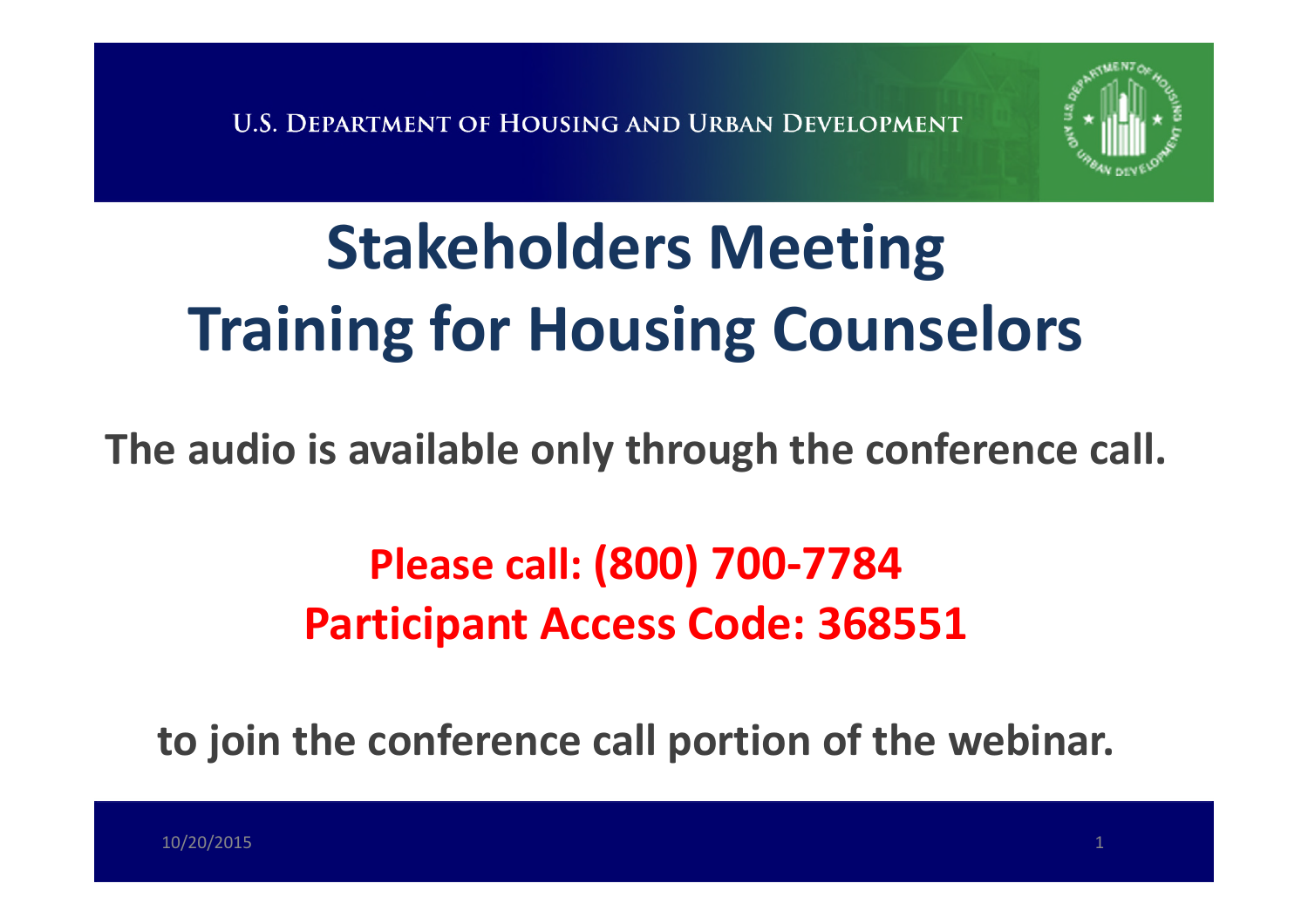## **Webinar Logistics**

- This webinar is being recorded for archiving purposes only
- The audio along with the PowerPoint will be available at www.hud.gov/housingcounseling under "Training Webinar Archives"
- All attendee lines will muted during part of the training and open for discussion portions
- There will be several polling questions

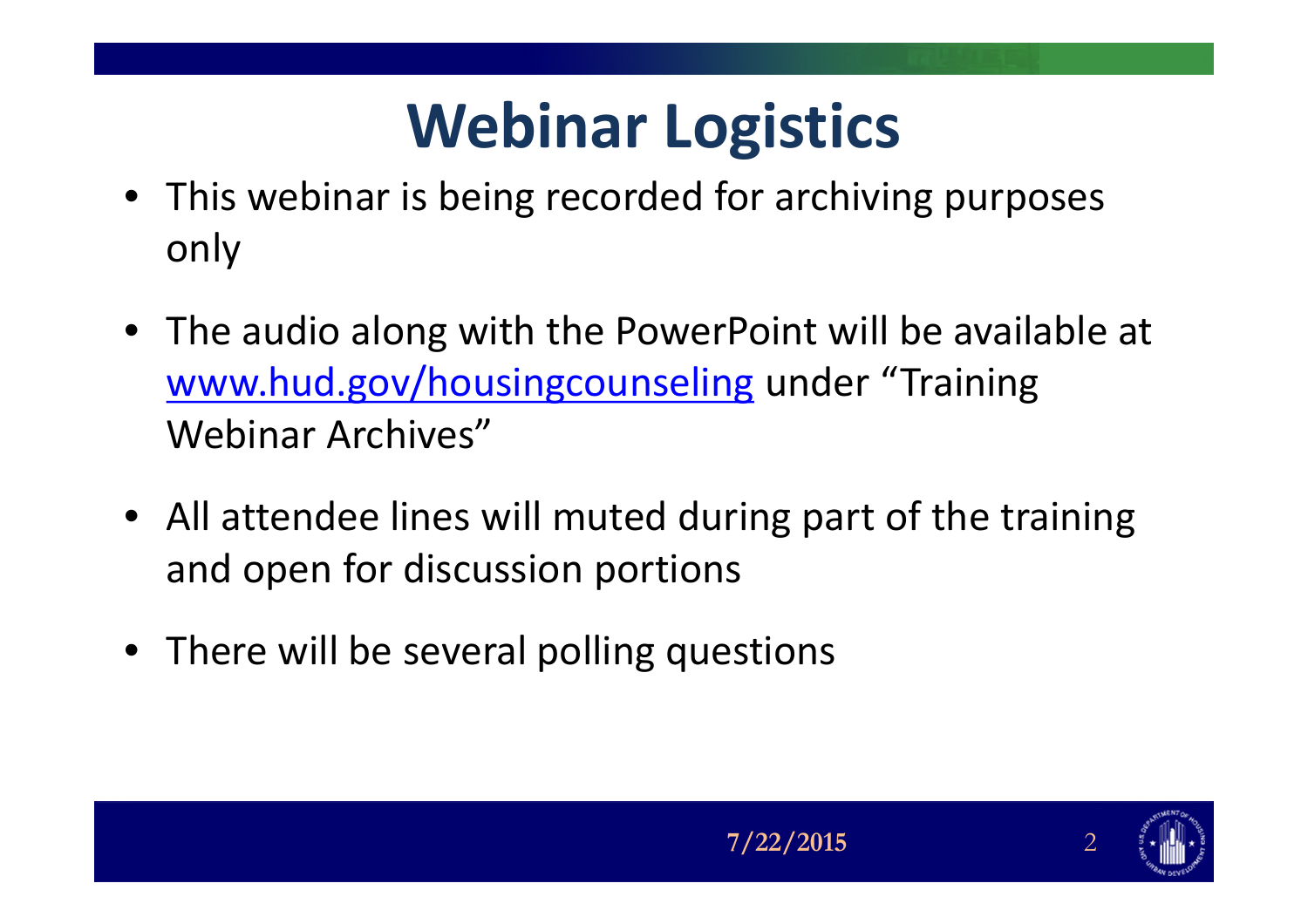## **Webinar Logistics**

- There will be important discussion questions. The operator will give you instructions. You will not have to give your name and/or agency to participate in the discussions
- Your feedback is critical to the success of our stakeholders meetings!

7/10/2014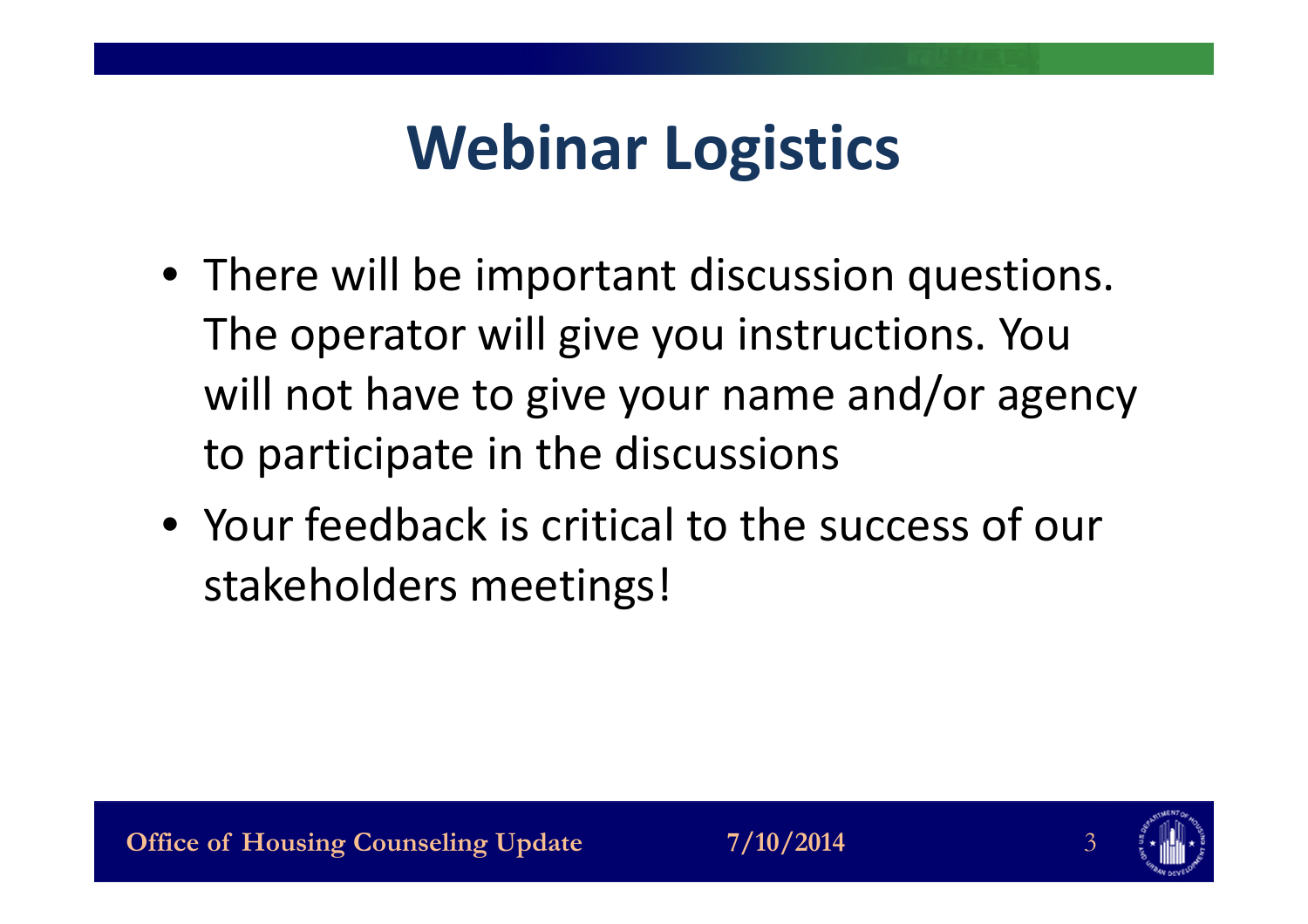## **Other Ways to Submit Comments**

|                         | File View Help                                         | 日回回因 |
|-------------------------|--------------------------------------------------------|------|
| <b>BBBBBB</b><br>------ | $\Box$ Audio                                           |      |
|                         | ◯ Telephone<br>O Mic & Speakers Settings               |      |
|                         | <b>MUTED</b><br>4000000000                             |      |
| п                       | $\Box$ Questions                                       | 回    |
|                         |                                                        |      |
| <br>                    |                                                        |      |
|                         | [Enter a question for staff]                           |      |
|                         |                                                        | Send |
|                         | <b>Webinar Housekeeping</b><br>Webinar ID: 275-918-366 |      |
|                         | <b>GoTo</b> Webinar                                    |      |

#### Your Participation

Please submit your text comments using the Questions Panel. We will read them during the webinar.

You can also send questions and comments to housing.counseling@hud.gov with webinar topic is subject line.

**Note:** The audio and presentation will be available on OHC's website. Information will be sent out via **OHC's LISTSERV** 



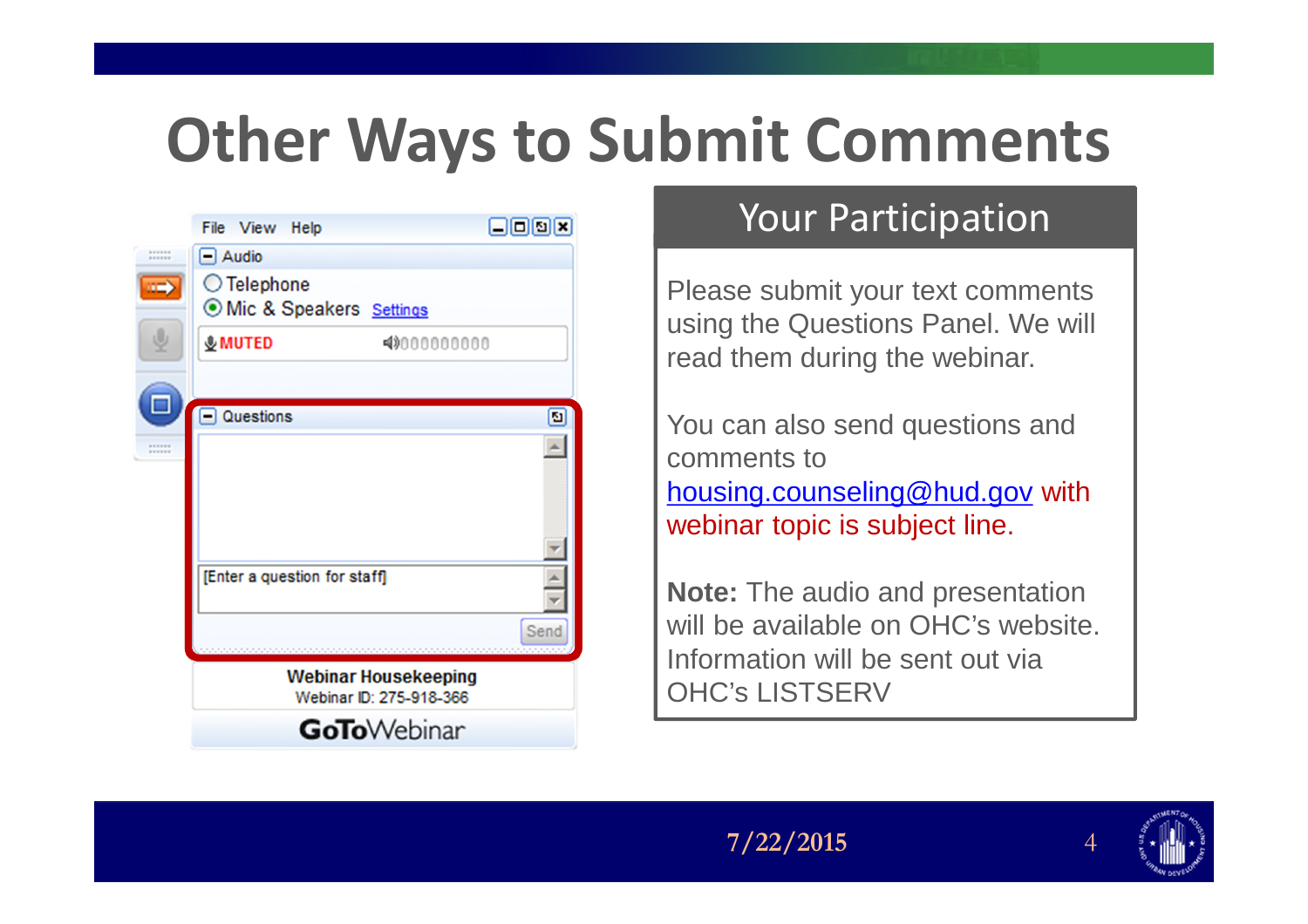### **Please Mute Your Phones if You are not Planning to Speak**

- During the discussions, all the phones may be unmuted by the operator.
- We can hear background conversations, cell phone rings and beeps, etc.
- It is critical that you mute your phone during these discussions if you are not speaking.
	- Most phones have a Mute function so use it.
	- $-$  \*6 will also mute and unmute your phone.
- Unmuted phones are a distraction to the discussion.
- Please be courteous to others on the call.



#### $/22/2015$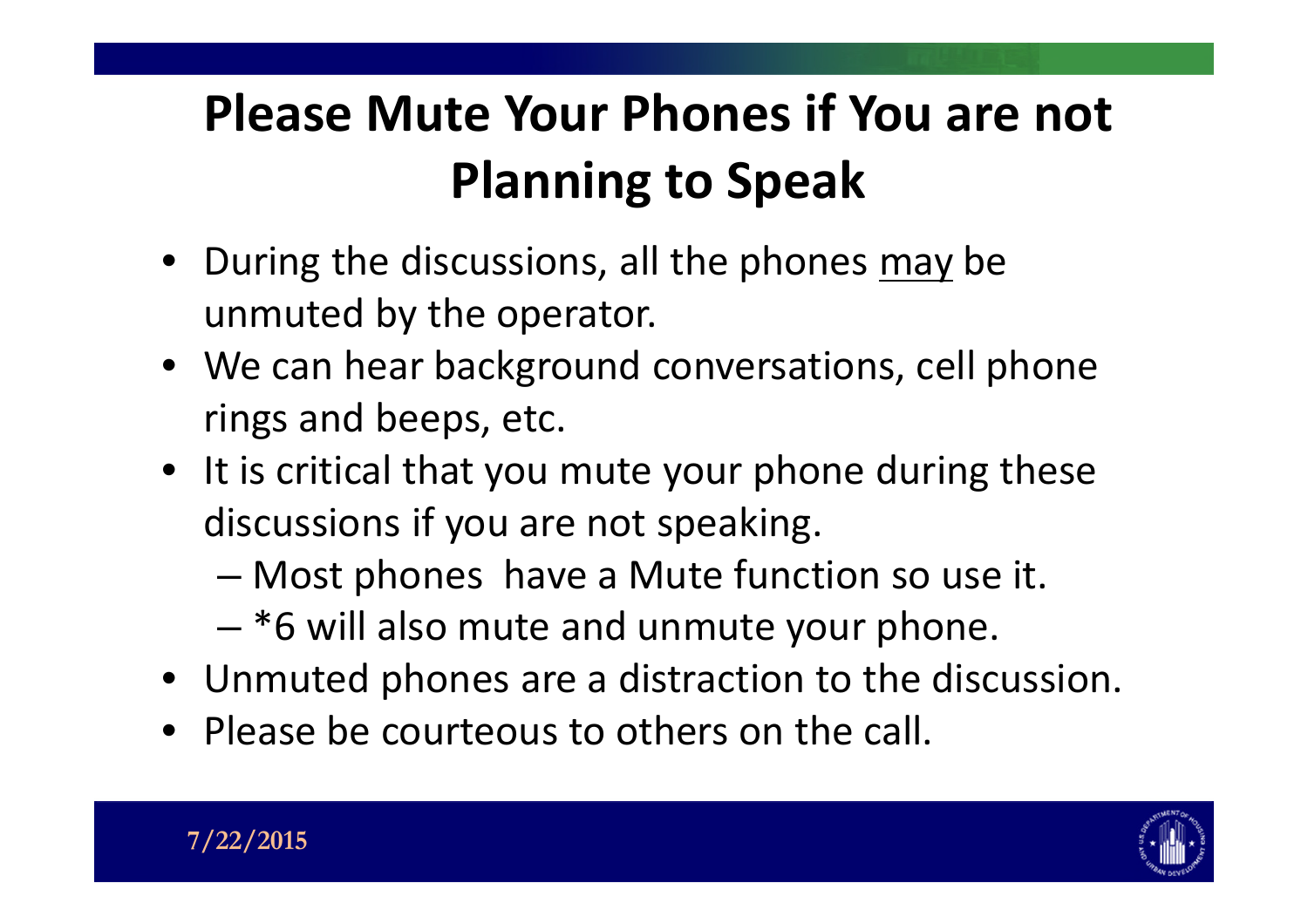# **Brief Survey**

- Please complete the brief survey at the end of this session.
- Your responses will help OHC better plan and present our webinars.

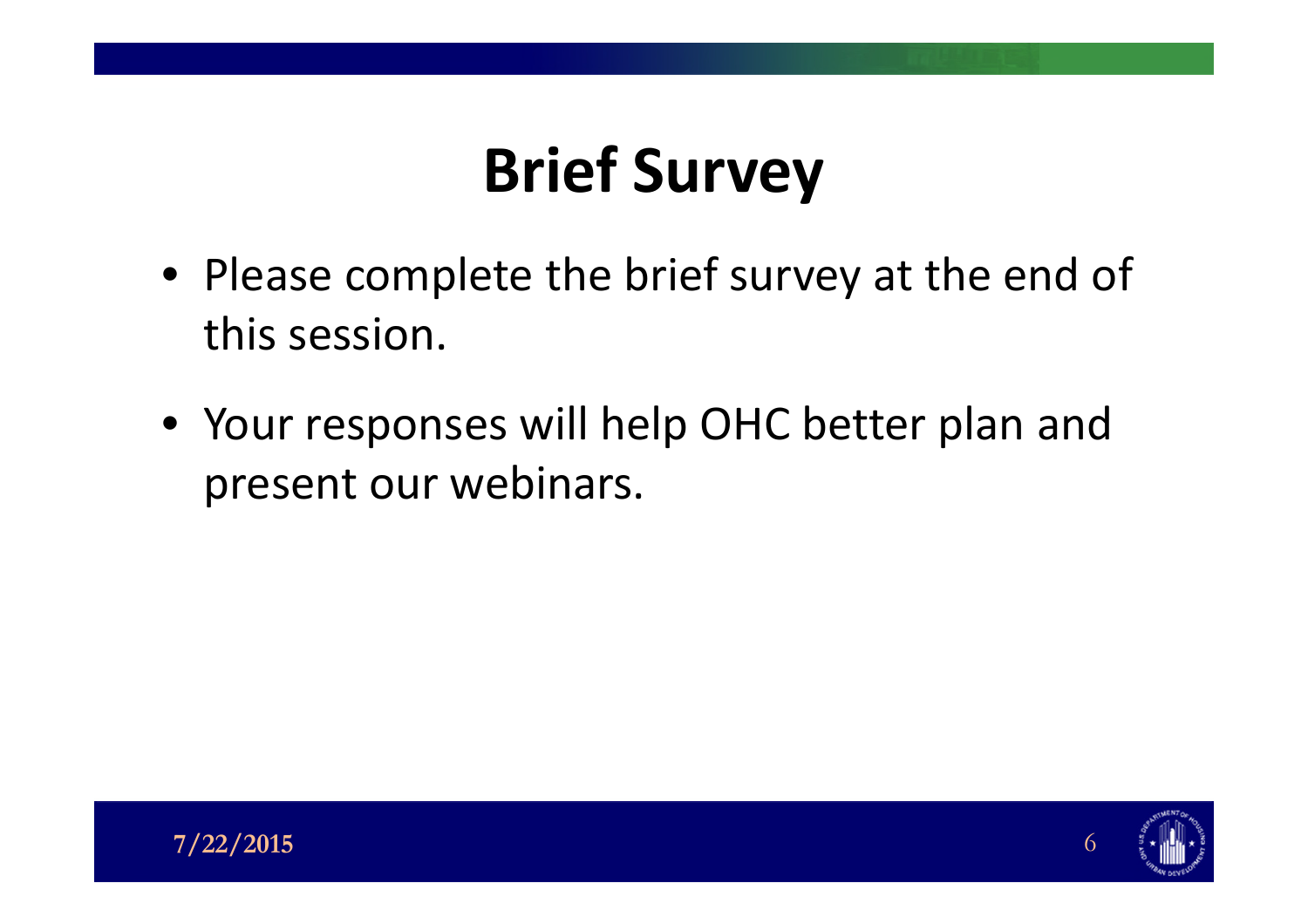**U.S. DEPARTMENT OF HOUSING AND URBAN DEVELOPMENT** 





# **Lorraine Griscavage-Frisbee**

#### **Deputy Director**

Office of Housing Counseling, **Office of Outreach and Capacity Building**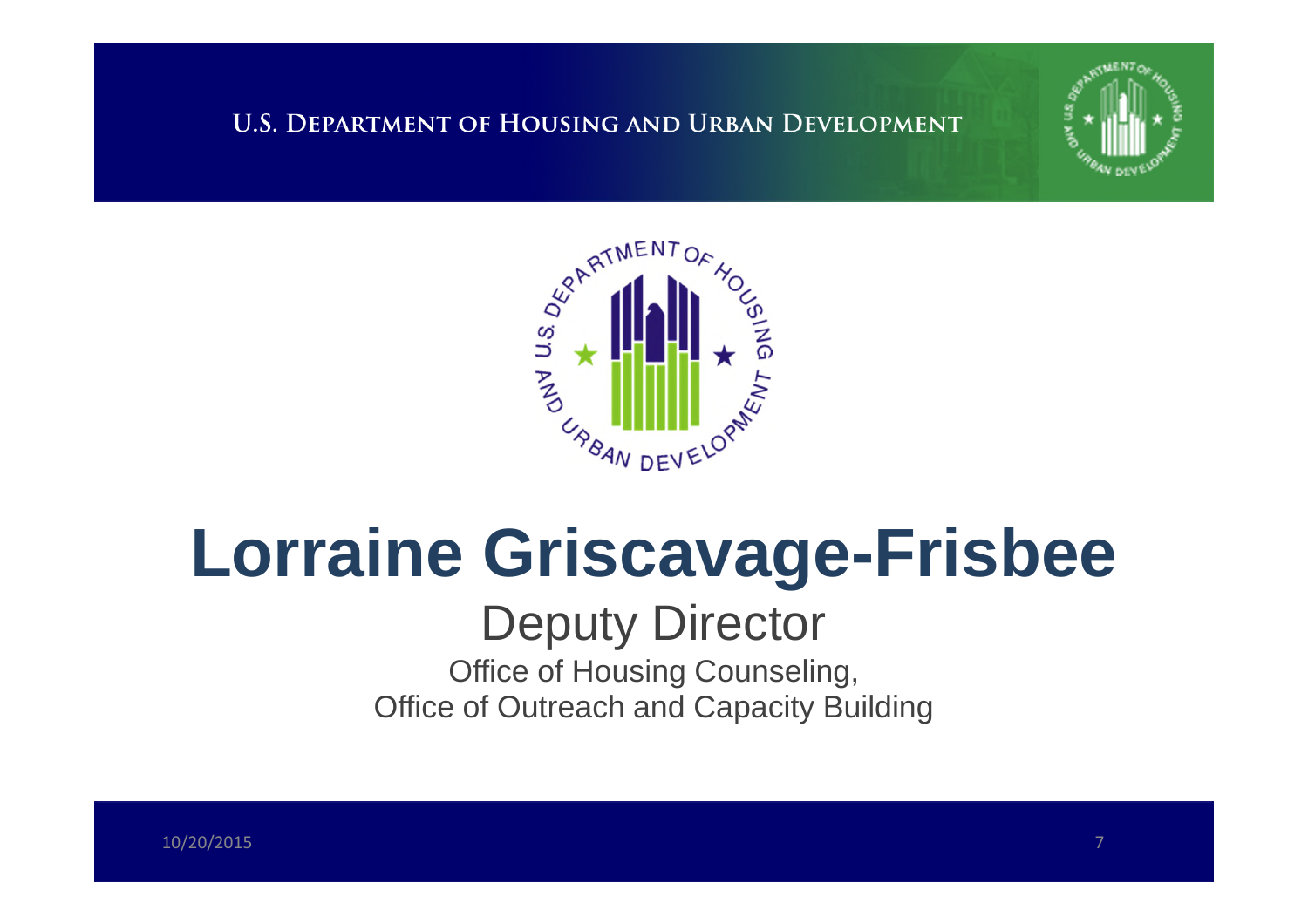## **Stakeholder Meeting Purpose**

- Provide the opportunity for communication and interaction
- Evaluate stakeholder input on program policy and procedures
- Share best practices and challenges
- Provide your feedback to OHC leadership to help with regulation, policy development, budget, training, program evaluation and oversight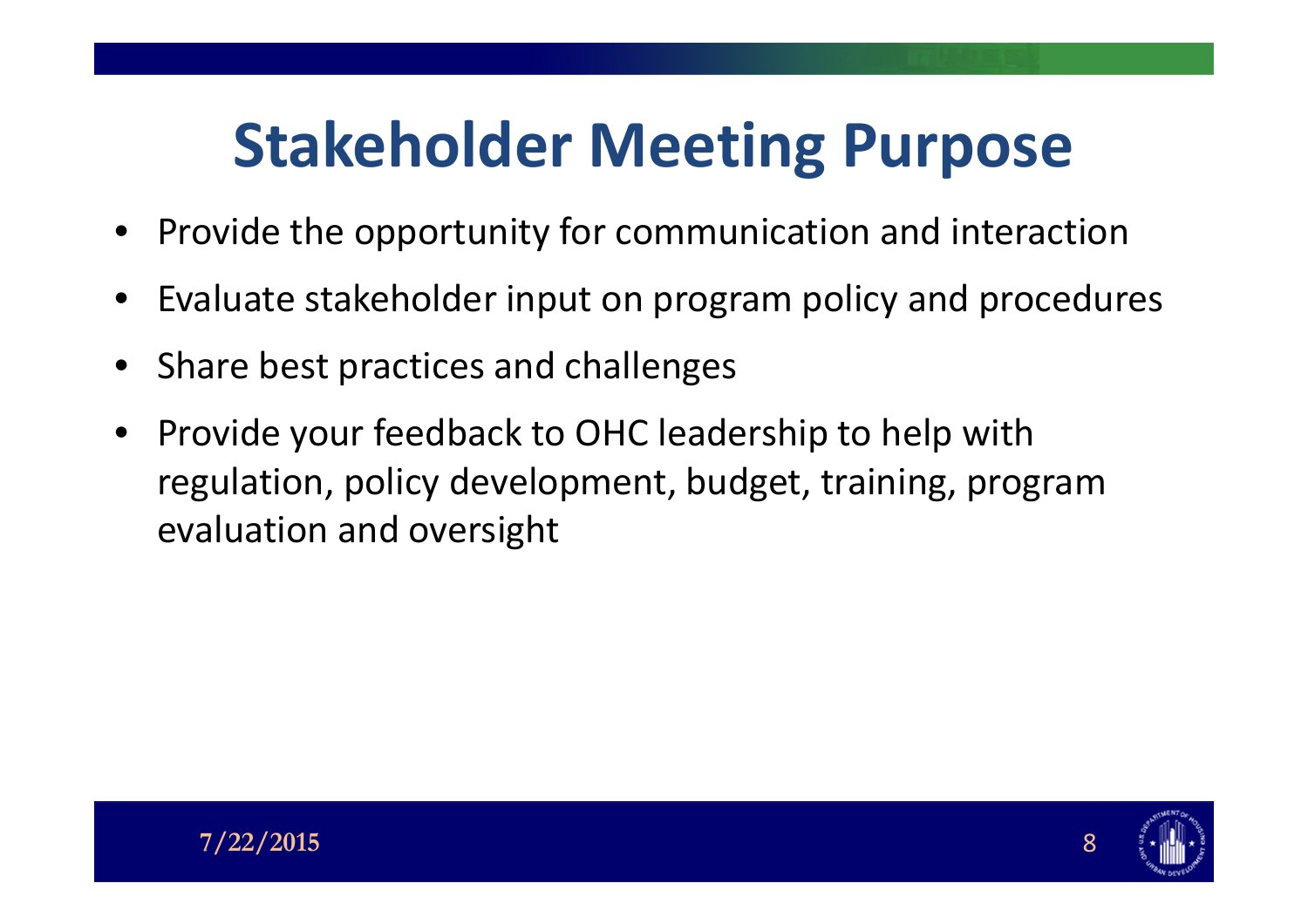### **Sources of Training for Housing Counselors**

- HUD training webinars and **HUDHousingCounselors** on-line training
- HUD training NOFA grantees Neighborworks, **National Community Reinvestment Coalition** (NCRC), National Counsel of La Raza (NCLR)
- Parent entity/Intermediary sponsored training for network
- Local, State, National Housing Coalitions
- Other Sources

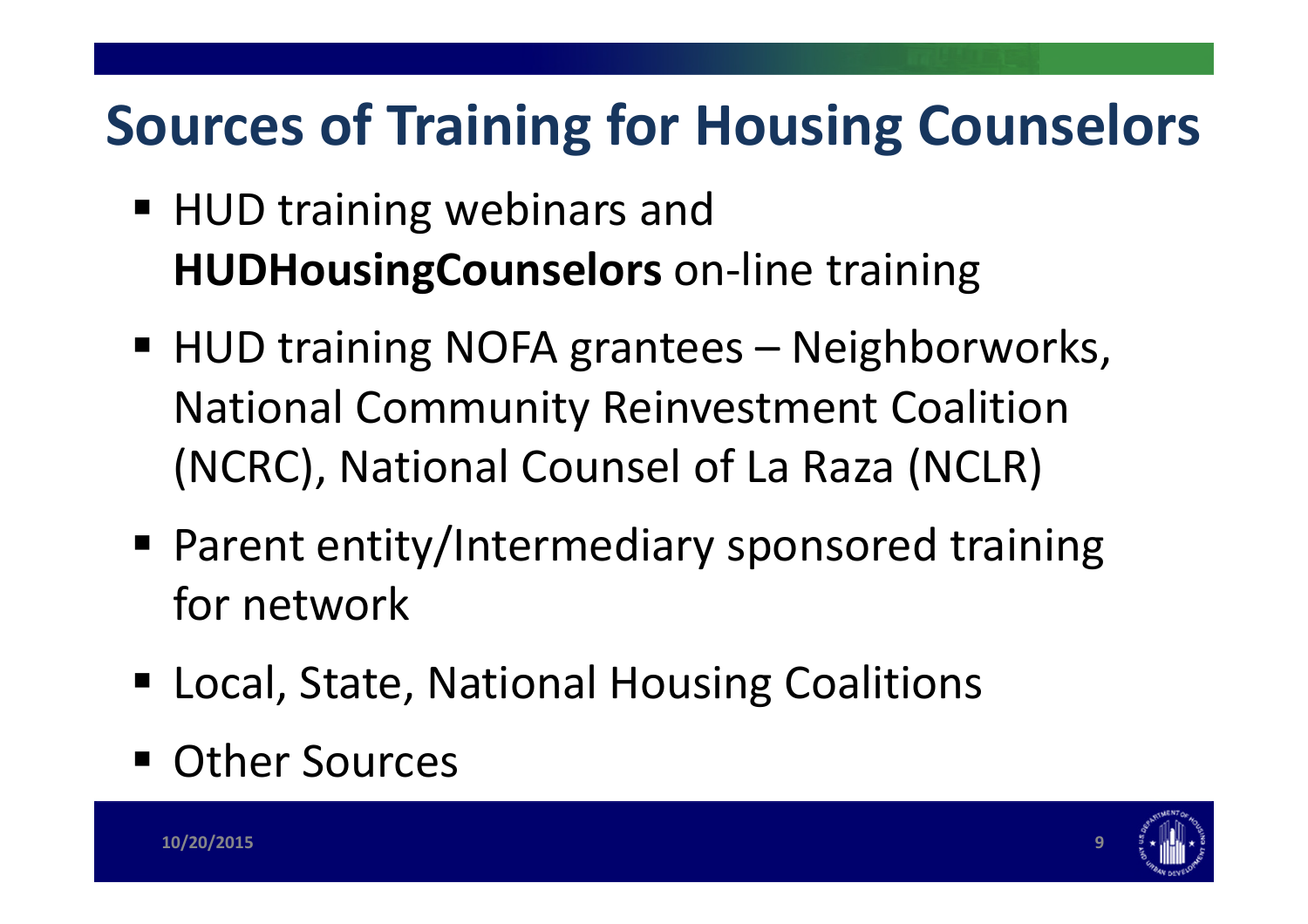## **Agenda**

- OHC training and outreach during FY2015
	- $\checkmark$  OHC staff developed
	- $\checkmark$  Booth Management
	- $\checkmark$  ICF, Inc.
	- $\checkmark$  The Bridge monthly newsletter
	- v www.hudhousingcounselors.com
- Training Grantees NW, NCLR, and NCRC
- **Future Training**

Topics, Toolkits, and On-line training

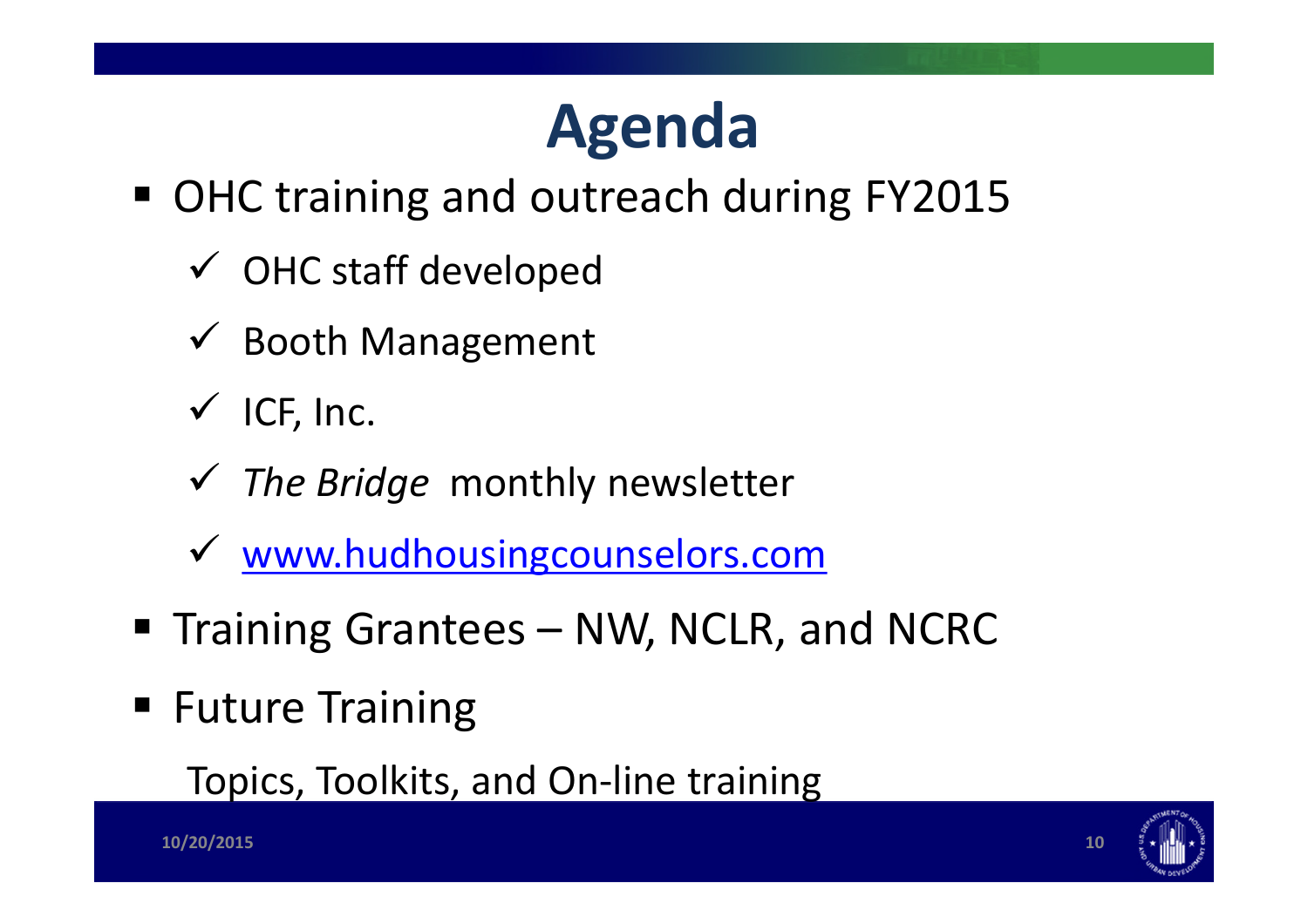## **Session Guideline**

**In order to retain the integrity of the rule making process, we cannot discuss Housing Counselor certification examination or final rule.**

**Due to privacy issues, we cannot solicit comments on HUDHousingCounselors.com at this time. Please use the Feedback link on the site to submit comments electronically.**

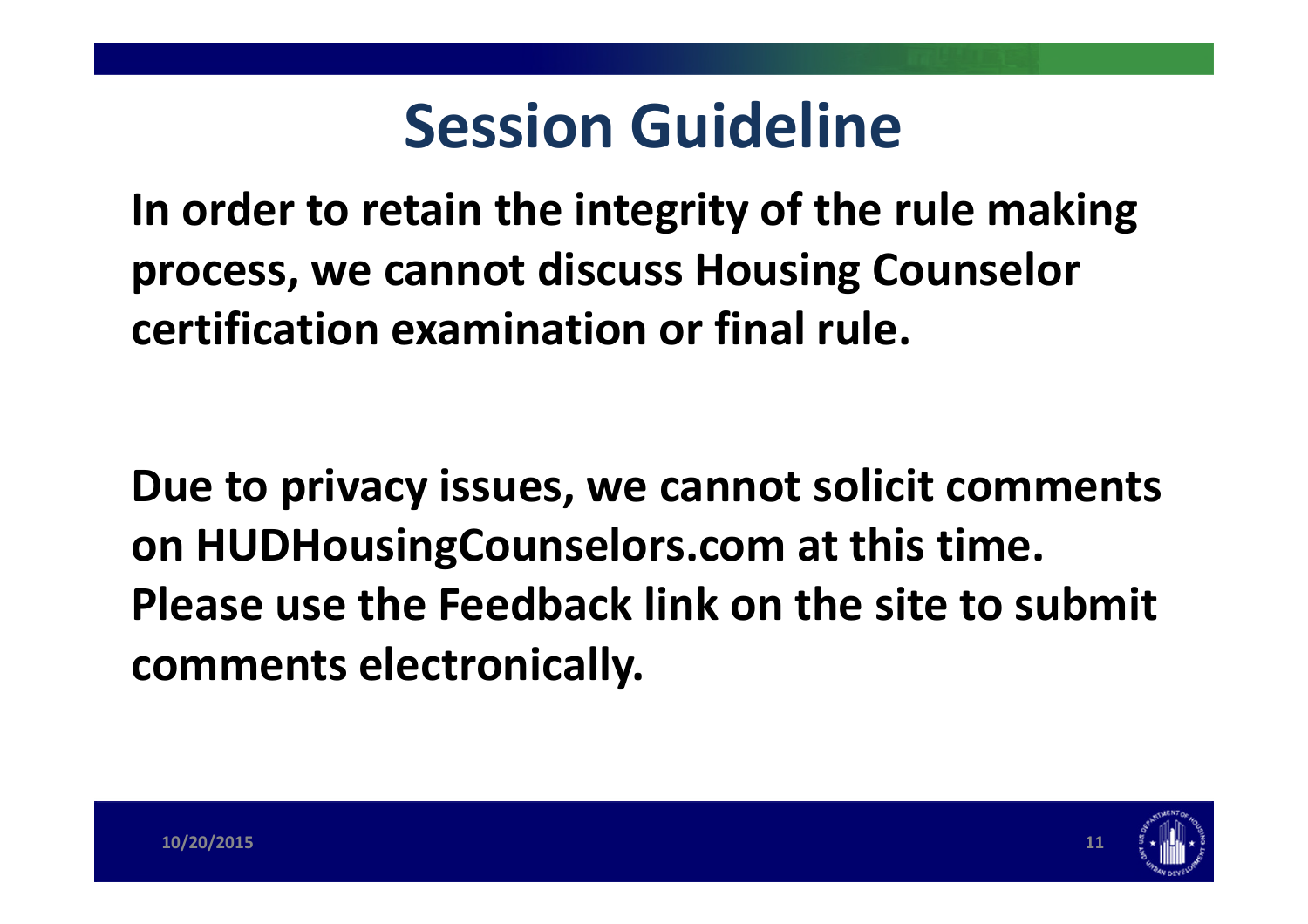## **FY2015 Training Statistics**

During this last Fiscal Year the Office of Housing Counseling provided 40 webinars reaching out to over 6,500 housing counselors.

A record number for OHC!

**Office of Housing Counseling Update** 

7/10/2014

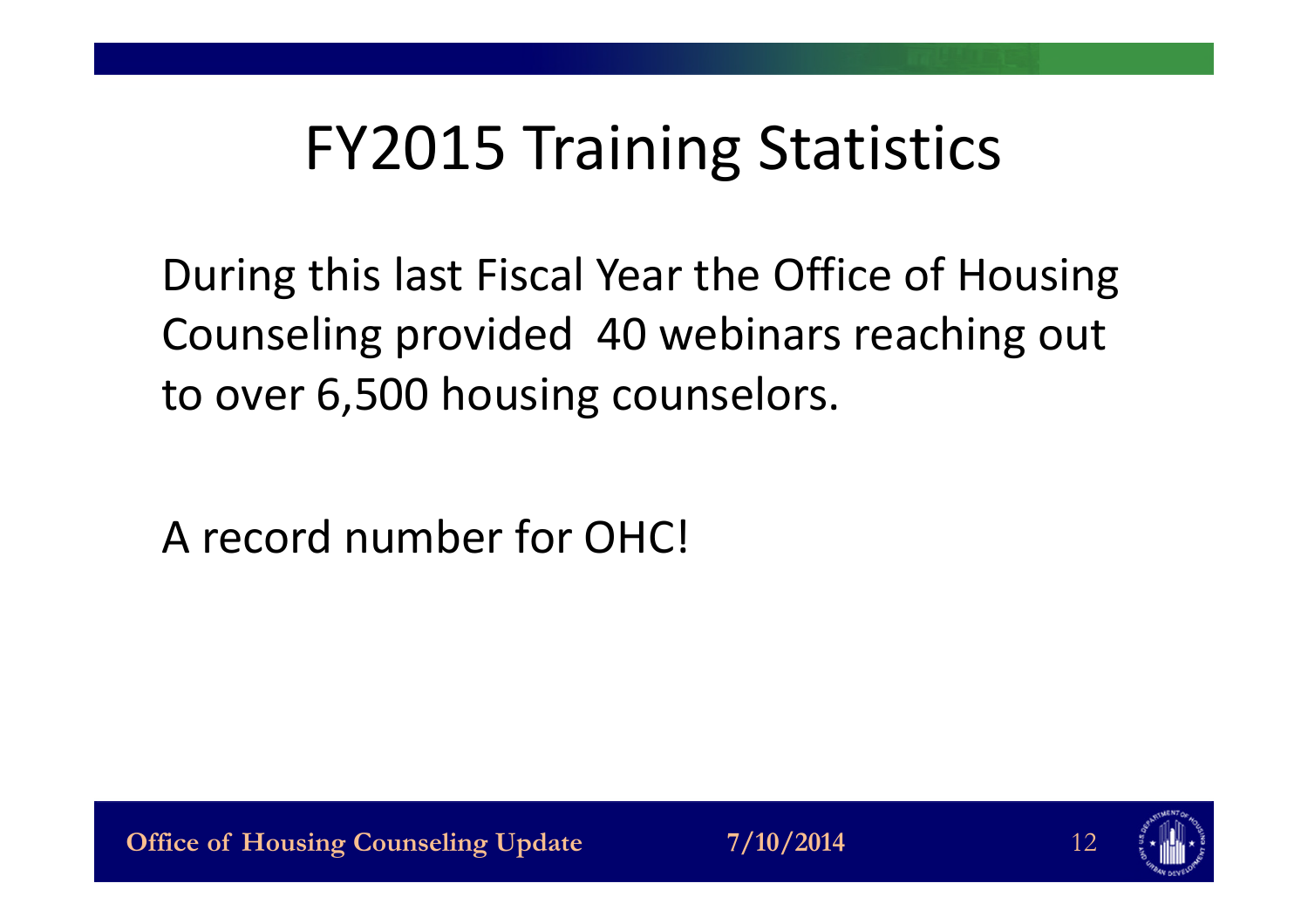### **Polling Question #1**

During the last 12 months please estimate the number of hours you spent attending formal training activities. Do not include on-the-job training.

- a. 8 hours or less
- $b. 9 20 hours$
- c. 21-40 hours
- $d.$  41-80 hours
- e. More than 80 hours



 $13$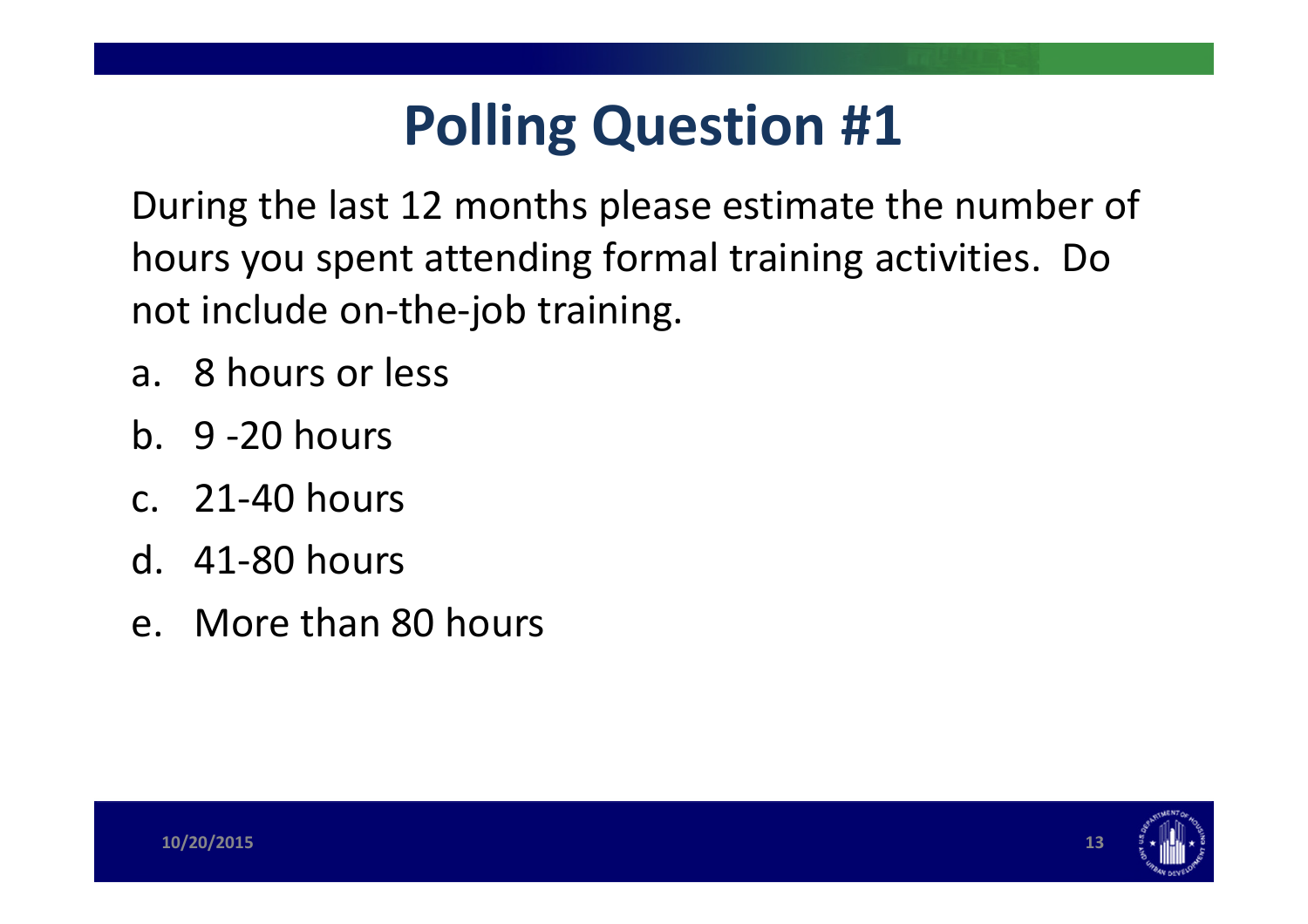# **Polling Question #2**

What types of training did you participate in? Select all that apply.

- a. OHC webinars
- HUDHousing Counselors.com  $b_{\cdot}$
- NW, NCRC, or NCLR training  $C_{\cdot}$
- Training sponsored by your parent organization  $\mathsf{d}$ .
- e. Other sources such coalitions, FHLBB, or locally sponsored training



7/10/2014

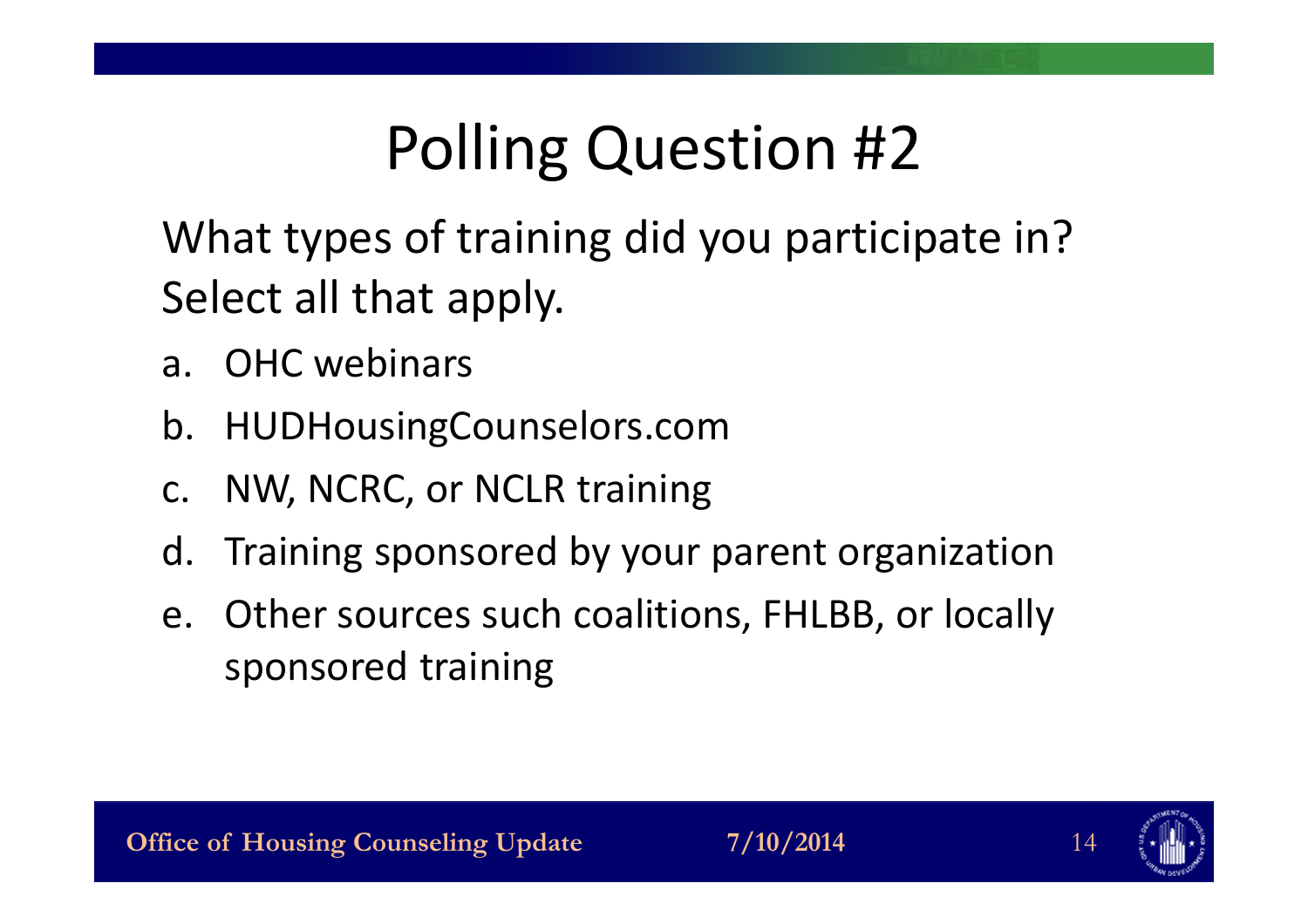## **OHC Based Training**

**Four Main Sources:** 

- OHC Staff as primary trainers
- Booth Management financially related topics
- ICF Intermediary/State Housing Finance **Agency related training**
- Other HUD Offices or other entities

7/10/2014

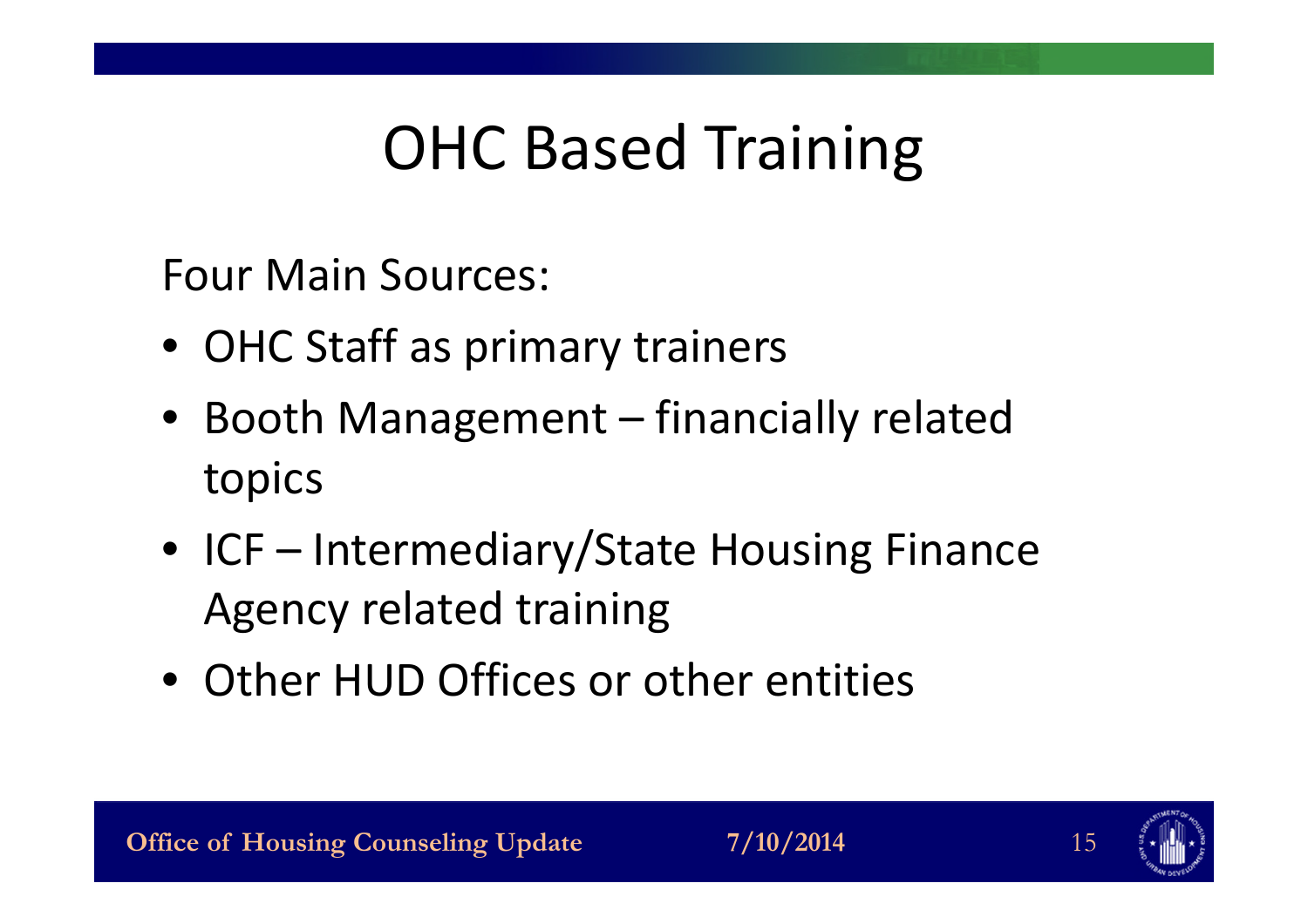### **Discussion Questions**

**Feedback on OHC training conducted by OHC staff (NOFA, grantee, 9902, 9910, Delivery of Housing Counseling Services, etc.)**

- What training have you participated in?
- Do you view archived OHC webinars?
- **Comments about topics covered by OHC**
- $\blacksquare$  What did you find helpful?
- What can HUD improve?

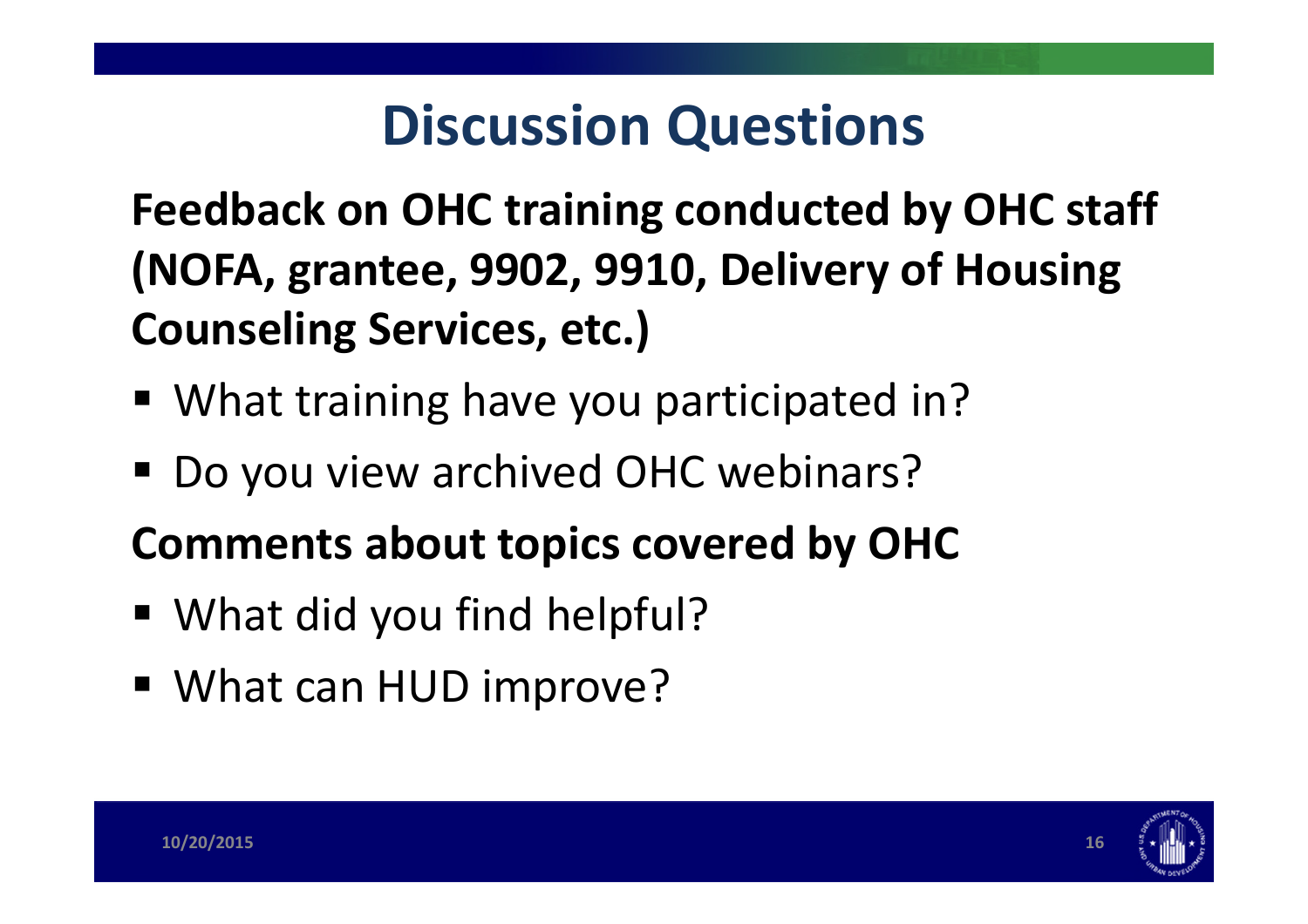## Booth Management Webinars

- Booth Management conducted multiple training sessions on financial topics.
	- $\checkmark$  Omni circular
	- $\checkmark$  Financial Statements
	- $\checkmark$  Grant administration
- Booth Management also provided one-on-one individualized training and technical assistance to agencies



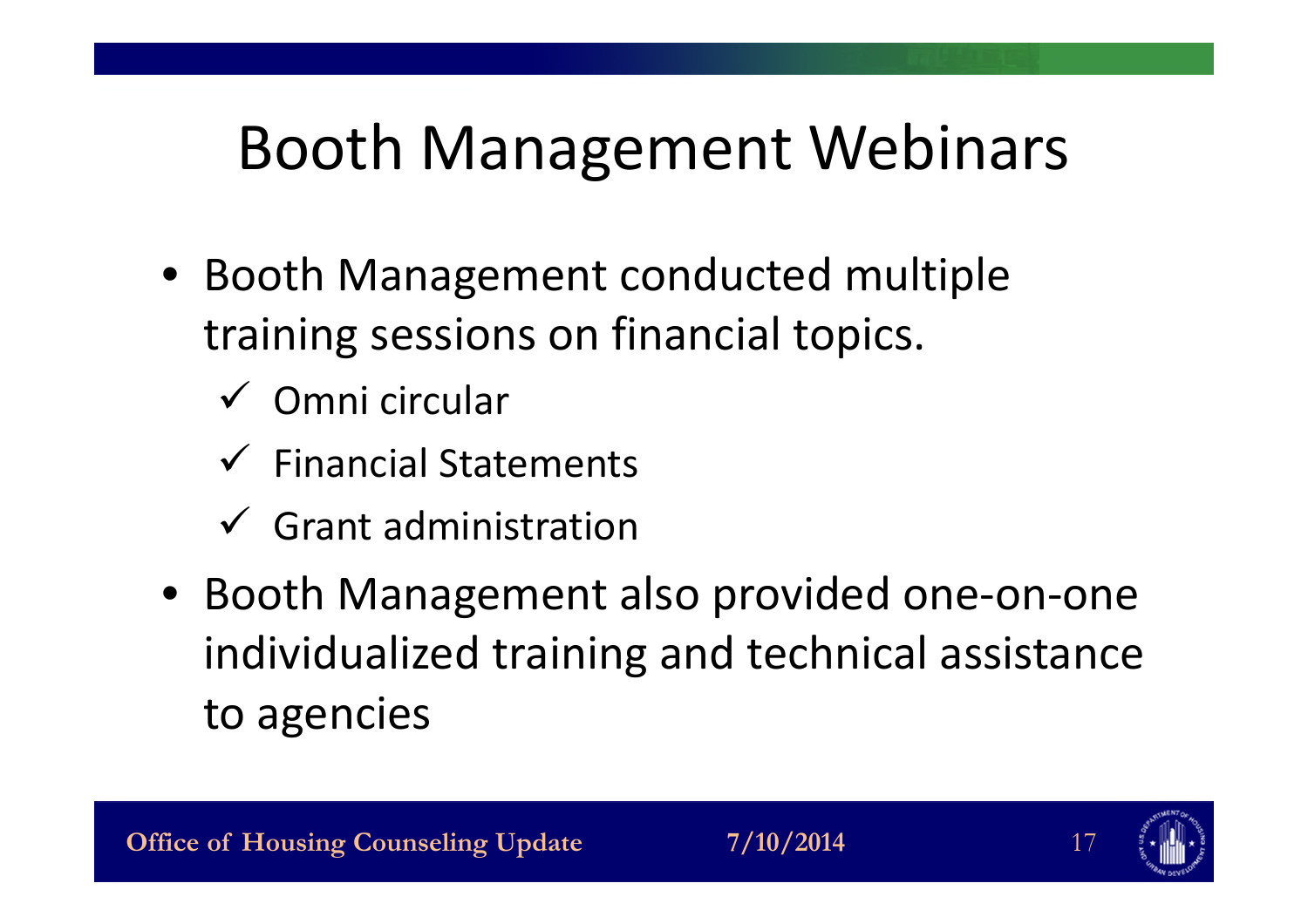# OHC/Booth Management Webinars

Feedback on OHC/Booth webinars:

- What topics were most helpful? Can you provide examples of how it helped you?
- How can this training be improved? Technical Assistance:
- Did you receive 1-1 assistance or an action plan and did you find the assistance useful?



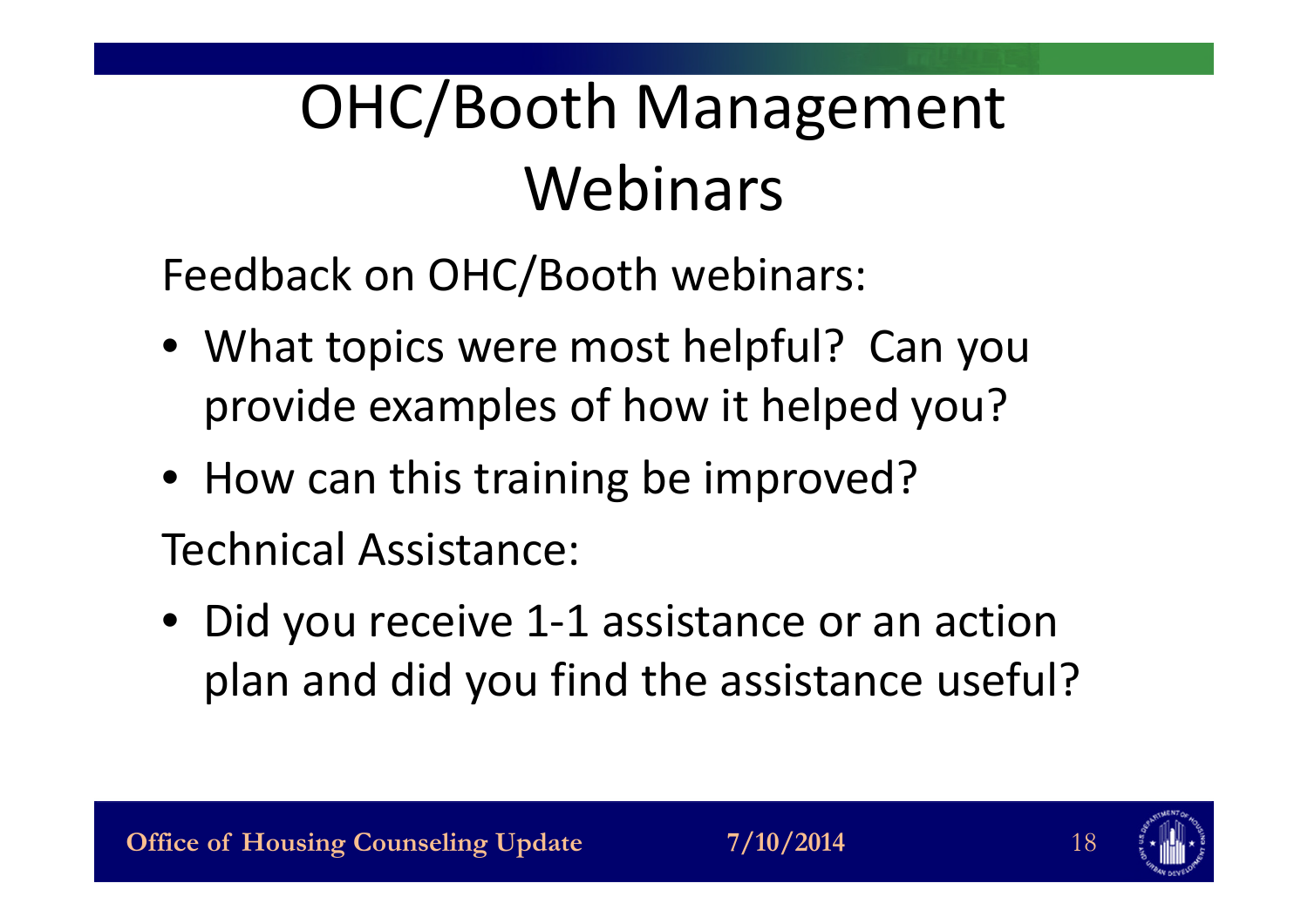# **OHC/ICF Training**

OHC partnered with ICF to provide network oversight training including network monitoring and Quality Control Plan.

- What topics were most helpful? Can you provide examples of how it helped you?
- How can this training be improved?

7/10/2014

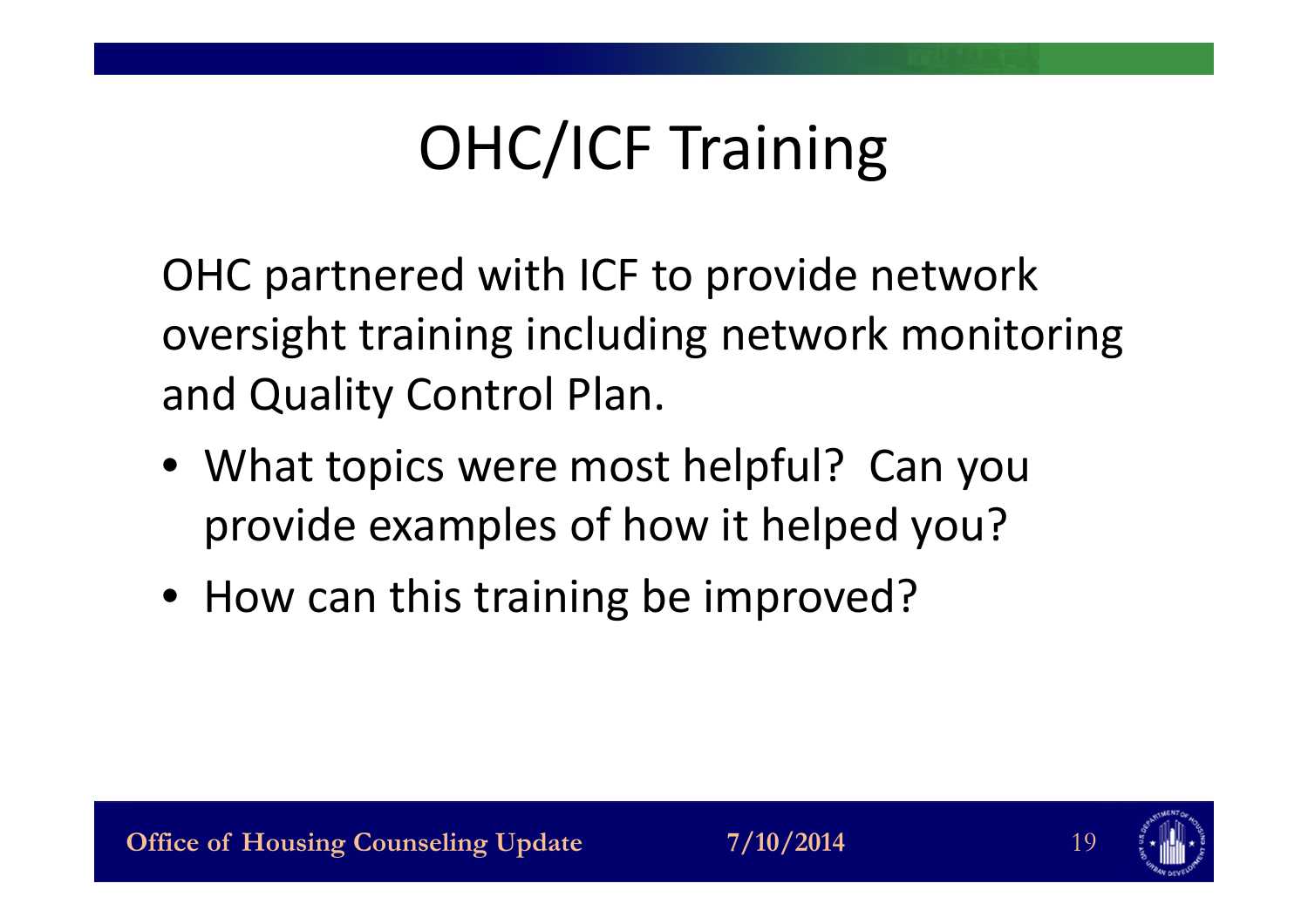# **Polling Question #3**

What segments of The Bridge monthly newsletter are your favorite sections? Check all that apply.

- a) Agency Articles
- b) Sarah Gerecke comments
- c) Champion of Services
- d) Resources Page
- e) Inquiring Minds Segment



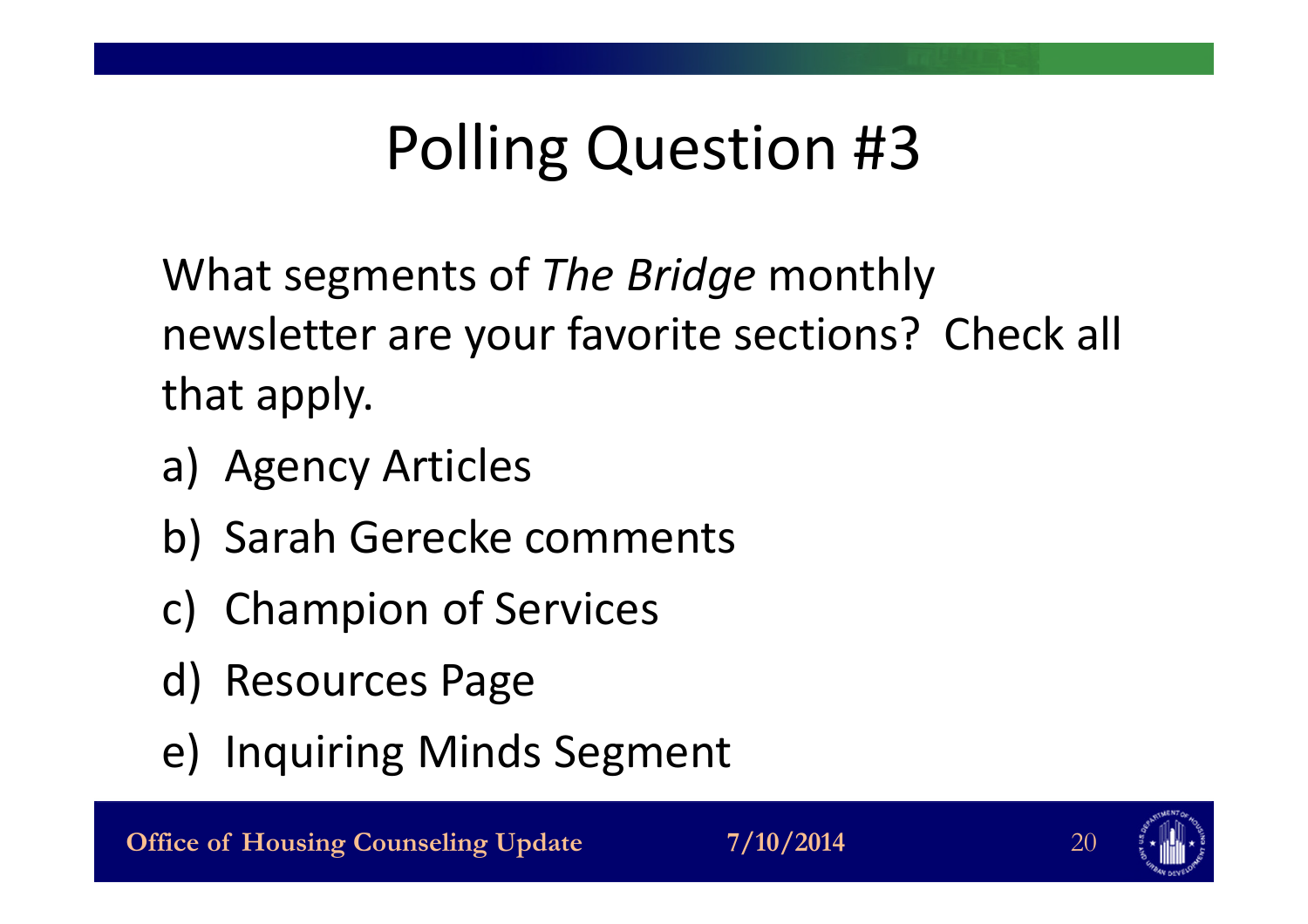## *The Bridge Monthly Newsletter*

- What suggestions do you have for future issues/topics?
- What suggestions do you have for the Inquiring Minds segment?
- What other types of information would you like to see in *The Bridge?*

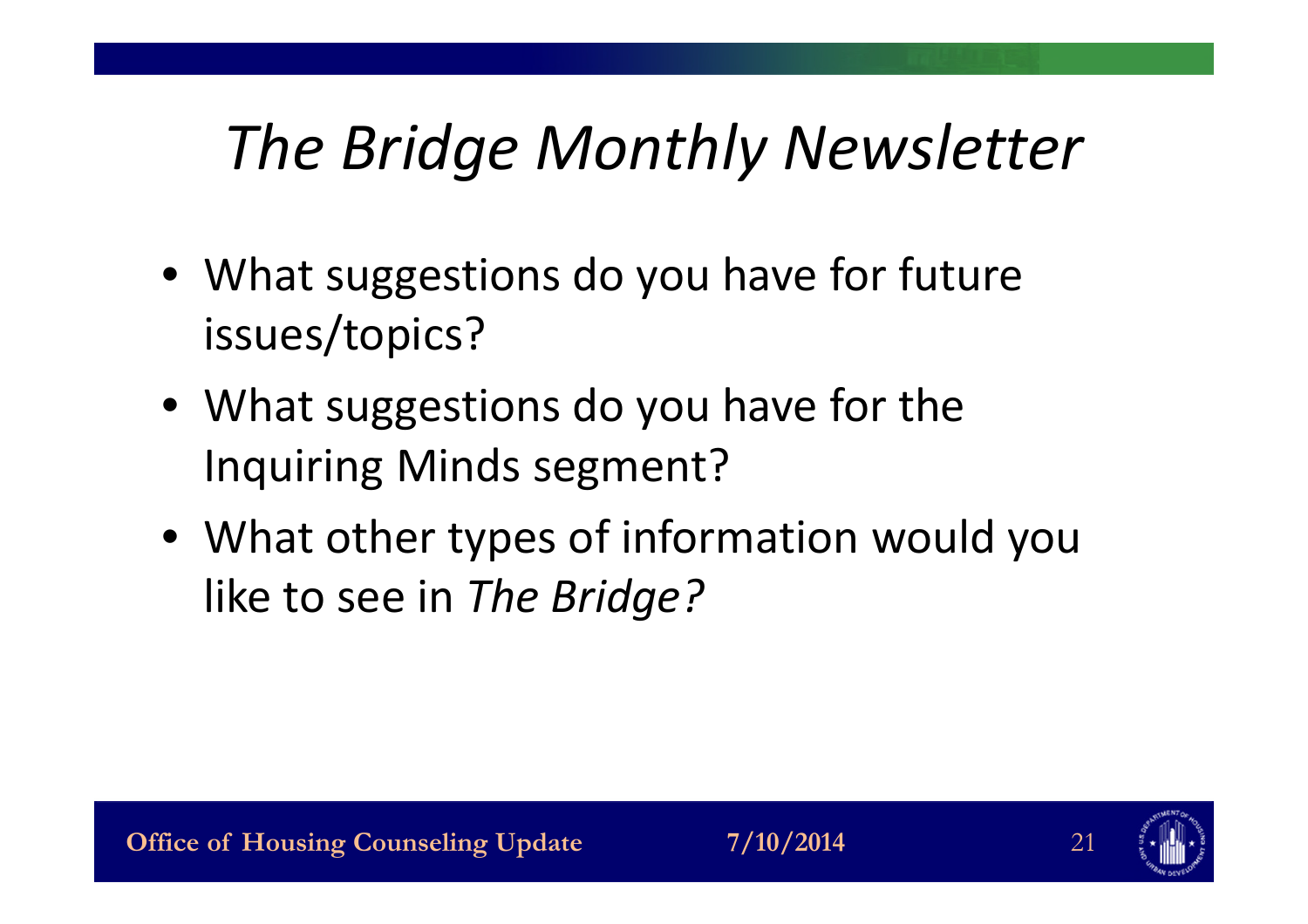U.S. DEPARTMENT OF HOUSING AND URBAN DEVELOPMENT



## **HUD's Training Grantees**

#### **Judy Ayers-Britton**

#### **Management Analyst**

### **Office of Outreach and Capacity Building**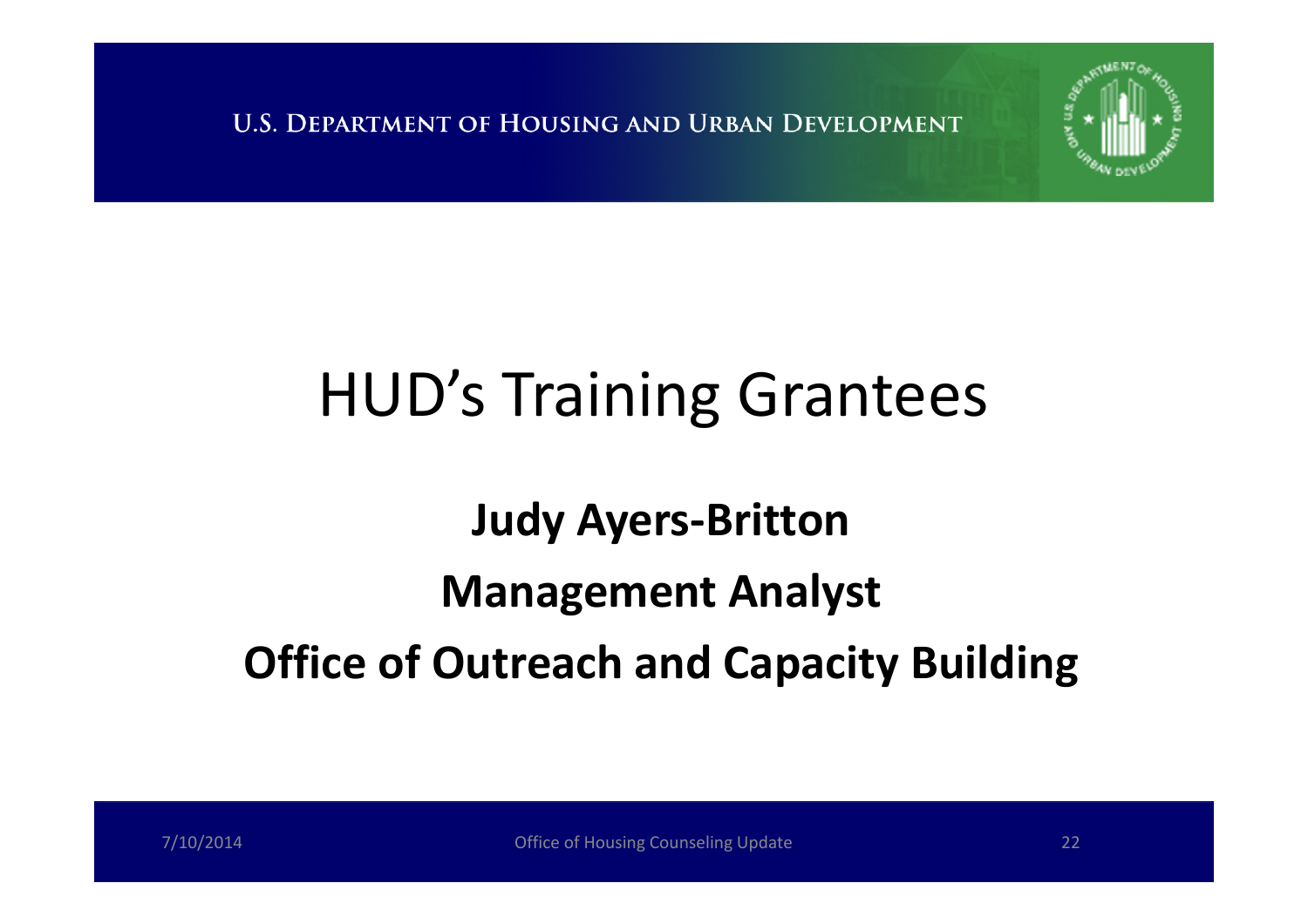### **HUD Housing Counseling Training Grants**

- Awarded yearly by HUD depending on Congressional appropriations; FY15 HUD awarded a total of \$2 million to NeighborWorks, National Council of LaRaza, and **National Community Reinvestment Coalition**
- Supports training activities designed to improve and standardize the quality of counseling provided by housing counselors
- Training offered through week long training institutes in major metropolitan areas, place-based training, interactive webinars, and on-line



23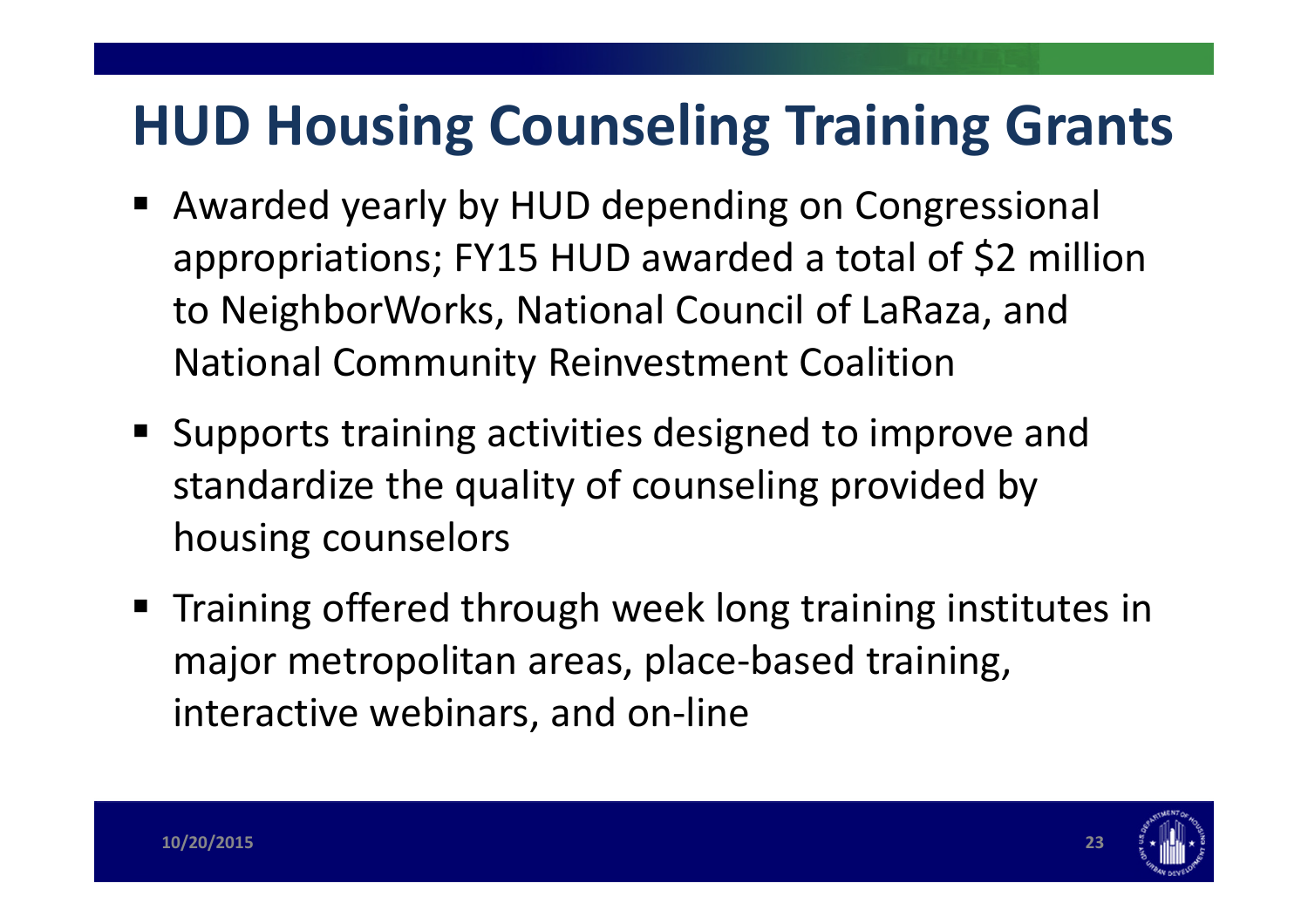### **Polling Question #4**

Have you participated in NeighborWorks, National **Community Reinvestment Coalition (NCRC), or National** Counsel of La Raza training within the last year? Check all that apply.

- Week-long major training event a)
- **Place-based training** b)
- On-line training or webinar  $\mathsf{C}$
- Check if you received a scholarship  $d)$
- Did not participate in any HUD grantee training last 12  $\epsilon$ months

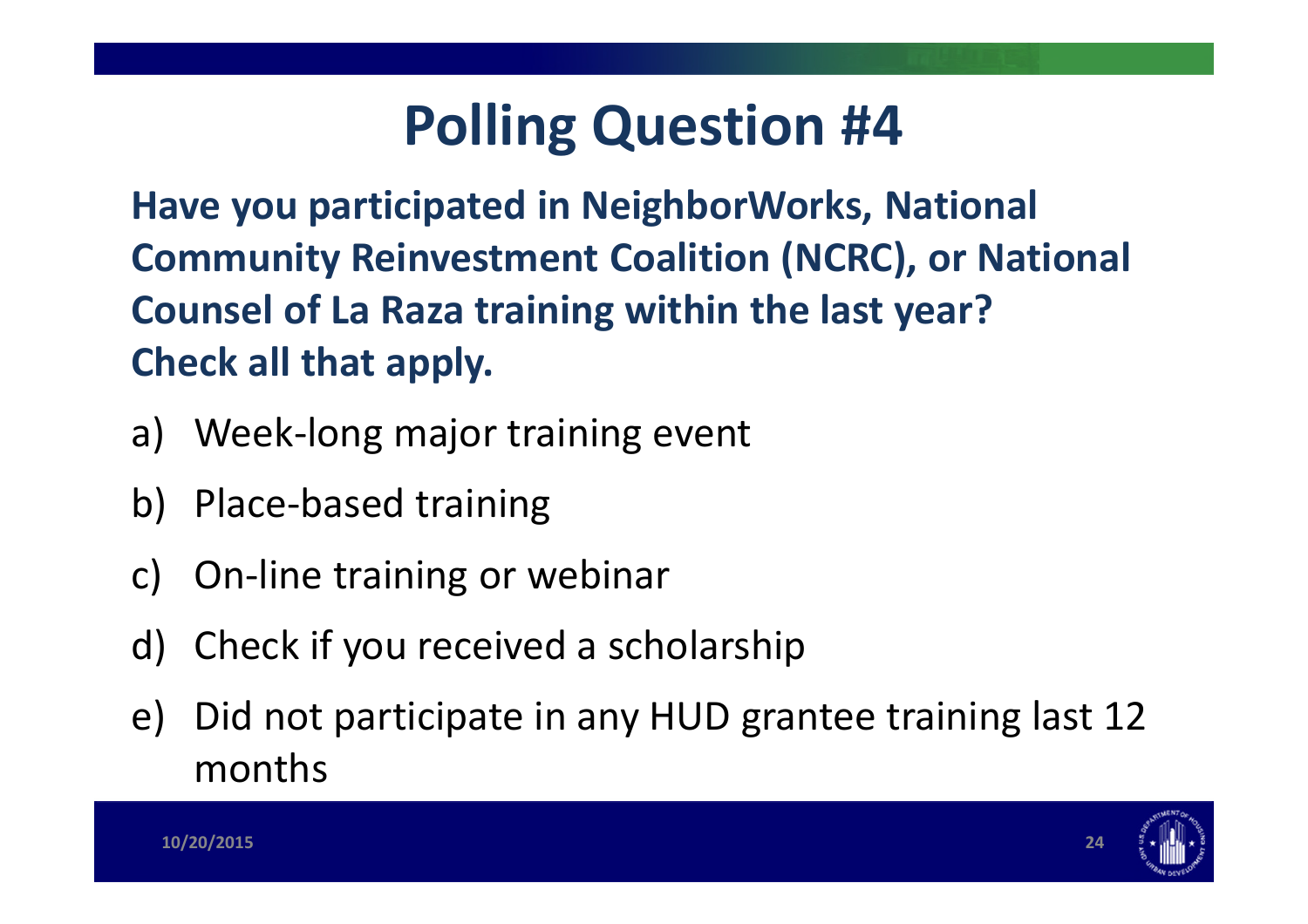### **Discussion Questions**

#### **Feedback on Training with HUD grantees**

- What training have you participated in?
- Did you seek any certifications?
- What information did you find helpful?
- How did the trainer evaluate your learning?
- Were you able to use the information when counseling clients?

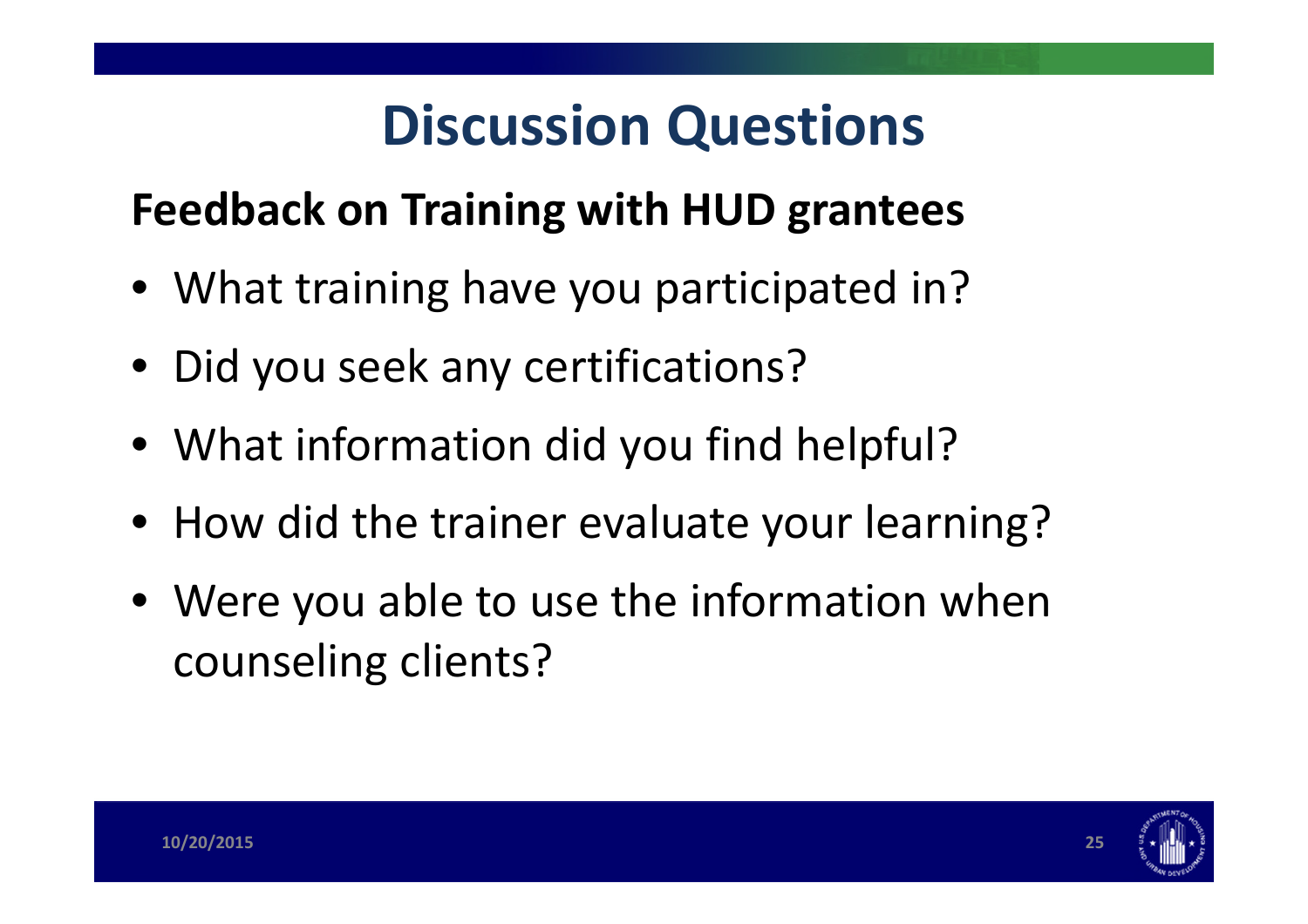## **Discussion Questions**

- What types of scholarship(s) did you receive?
- Were you denied a scholarship?
- Do you have a preference for large events such as a NW National Training Institute or smaller place-based training? Why?
- What types of classes would you like the grantees to offer in the future?



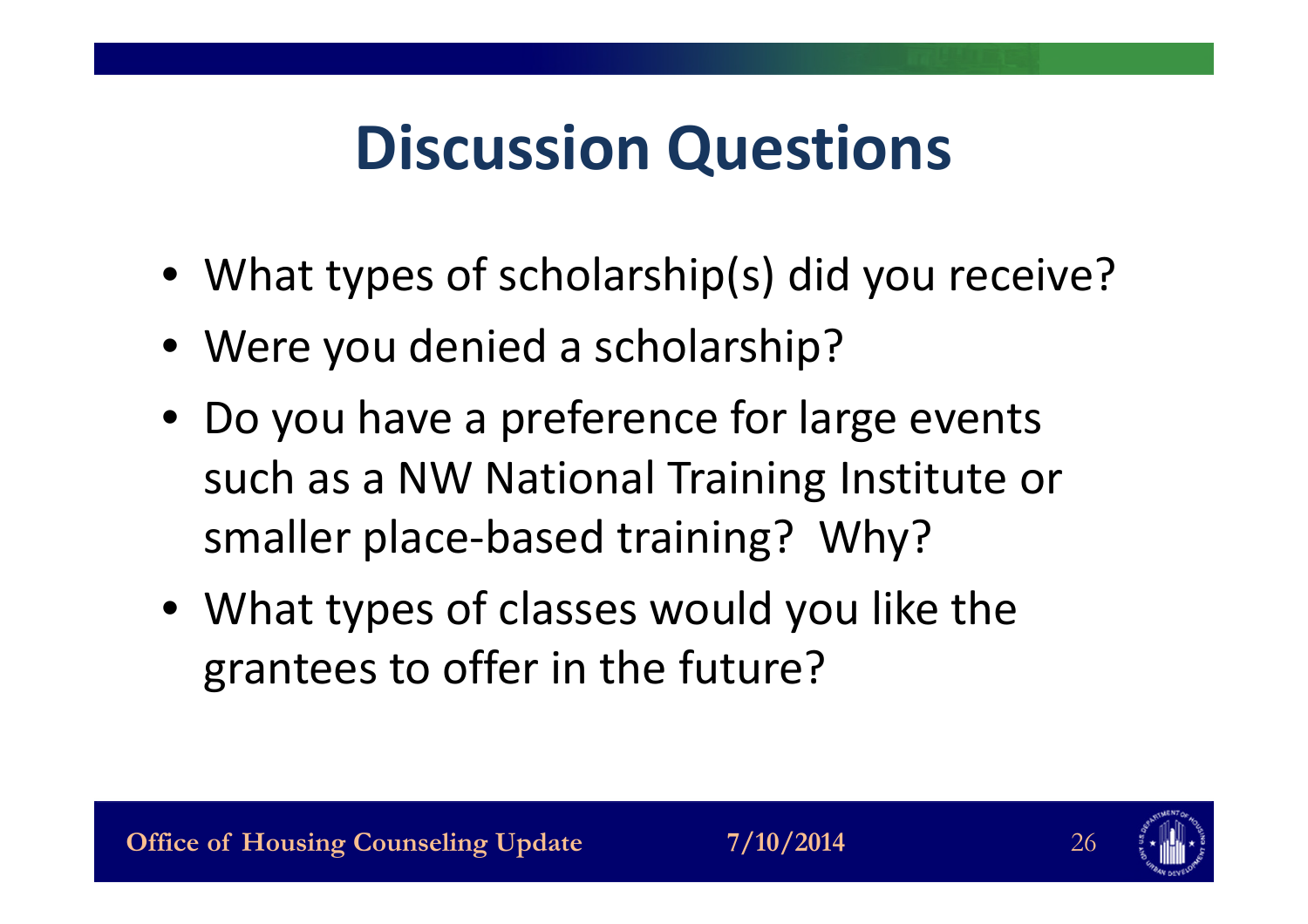### **Polling Question #5**

**Please identify other entities that have offered training that you participated in during the last 12 months. Select all that apply:**

- Other Government Entities such as US Treasury or Consumer Financial Protection Board
- State Housing Finance Agency sponsored training
- Coalition sponsored training
- For-Profit (such as a lending or real estate group)
- Did not participate in any such trainings last 12 months

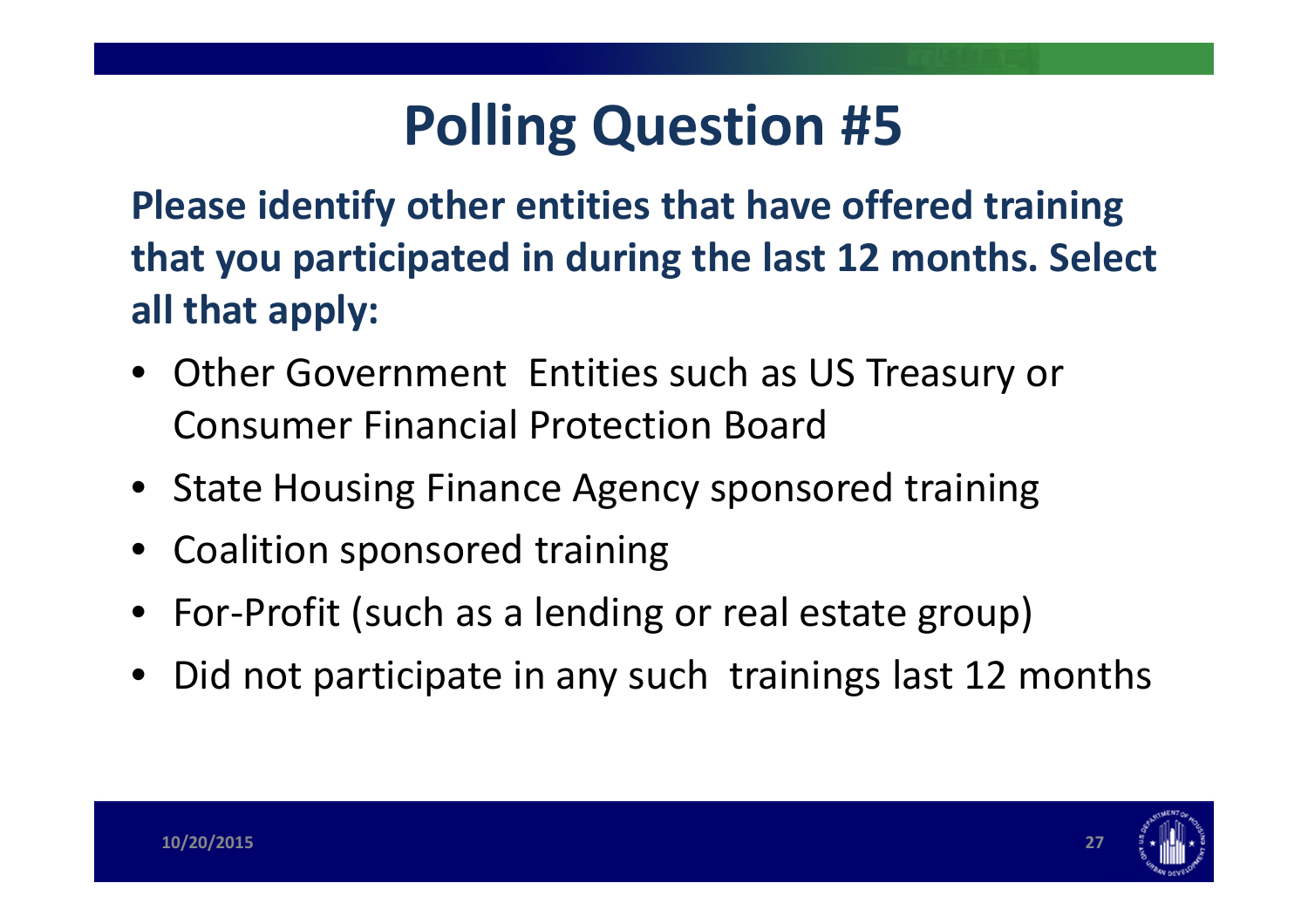### **Discussion Questions**

#### **Feedback on Training from Other Entities**

- Provide examples of topics offered by these other entities.
- How did you find out about these other trainings?
- Would you find it helpful if OHC posts training information about other government or non-profit training?
- Any best practices you can share with OHC to help us improve our training?

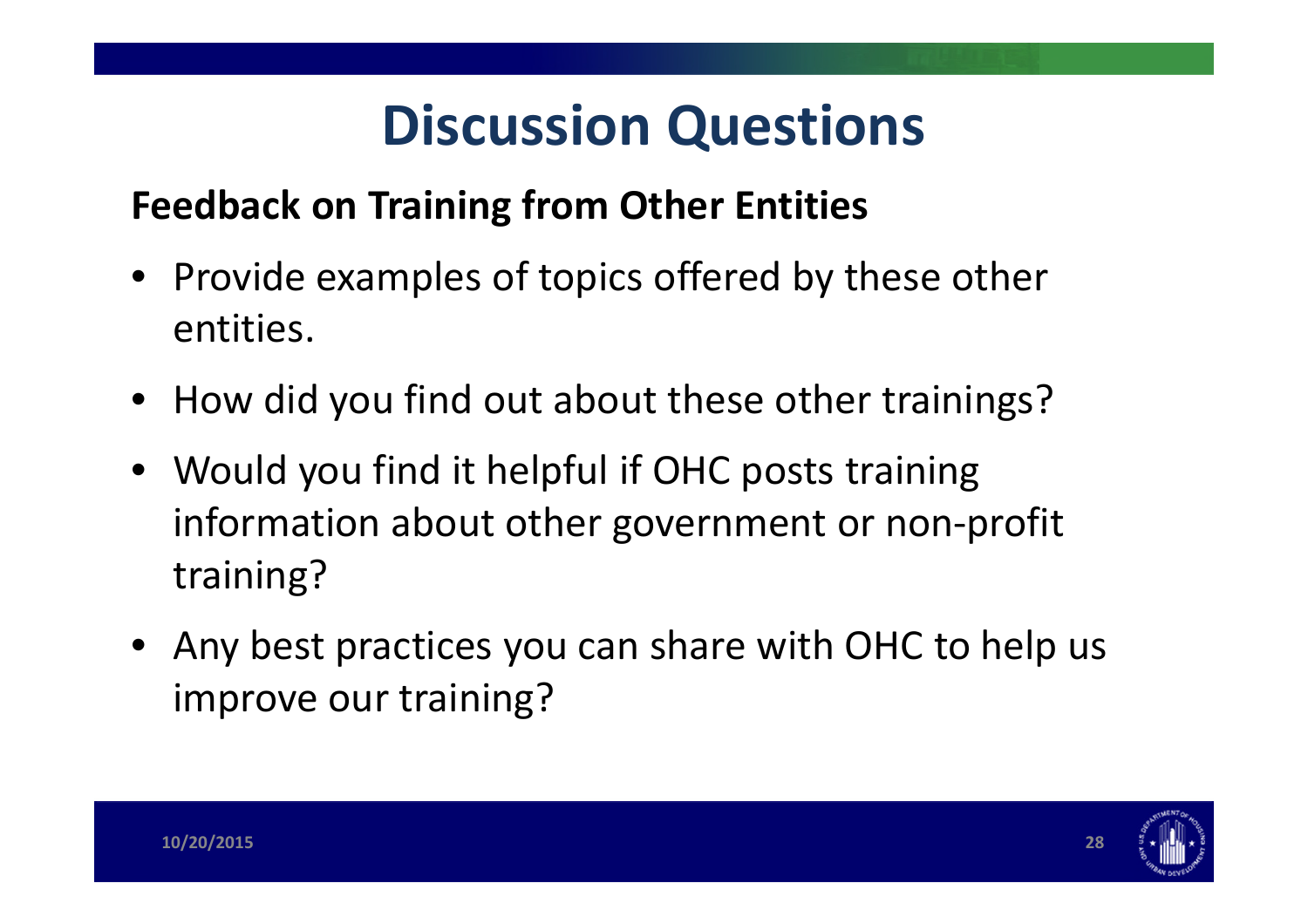**U.S. DEPARTMENT OF HOUSING AND URBAN DEVELOPMENT** 



### **Jane Charida Housing Specialist Office of Outreach and Capacity Building**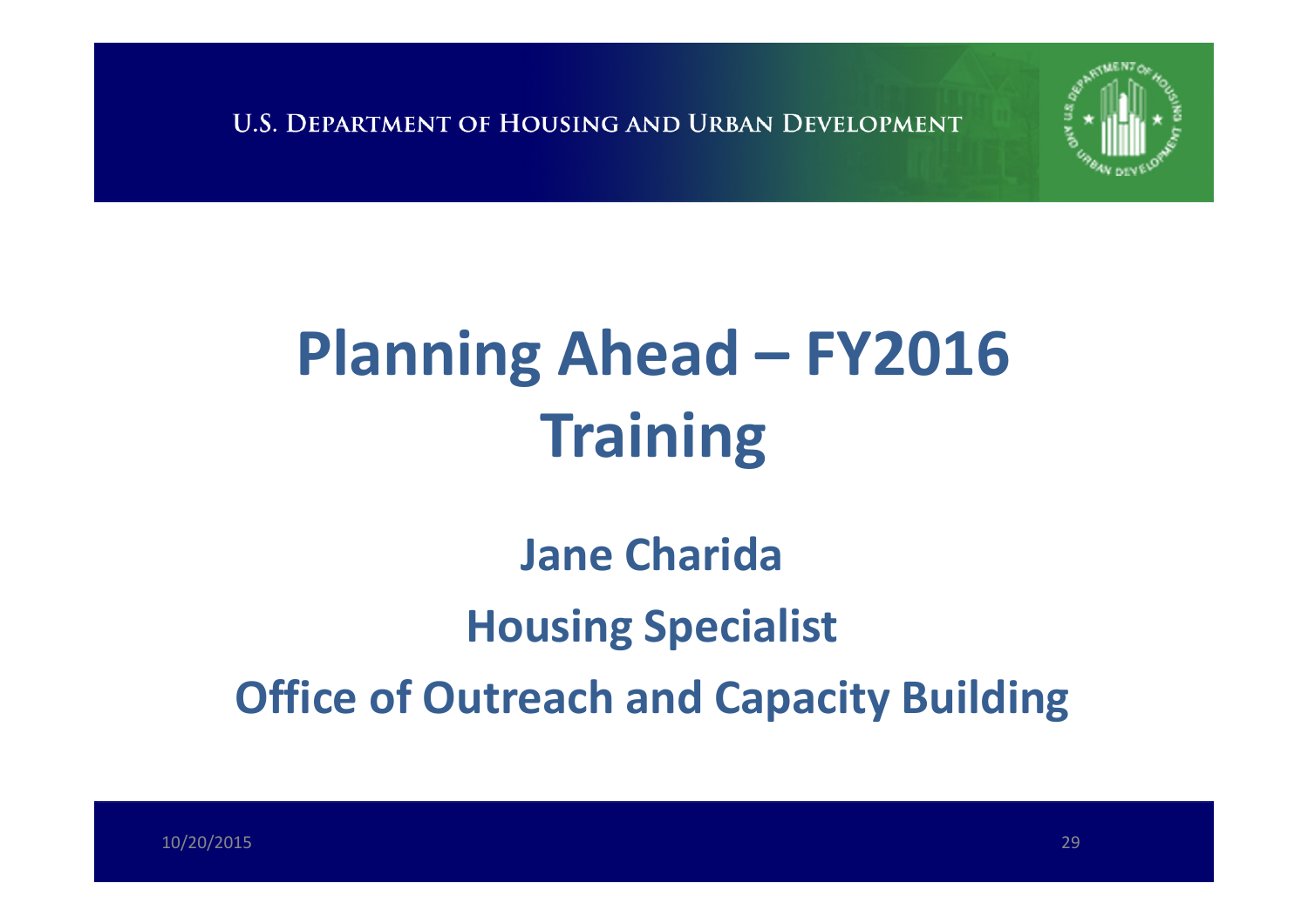### **Polling Question # 6**

**Select housing counseling topics you would like to receive training on in the next 12 months.**

#### **Check all that apply.**

- a) Recordkeeping/Delivery of Counseling Services
- b) Conflict of Interest/Charging Fees
- c) Grant Management
- d) Financial Management
- e) Reporting including 9902 and Housing Counseling System (HCS)

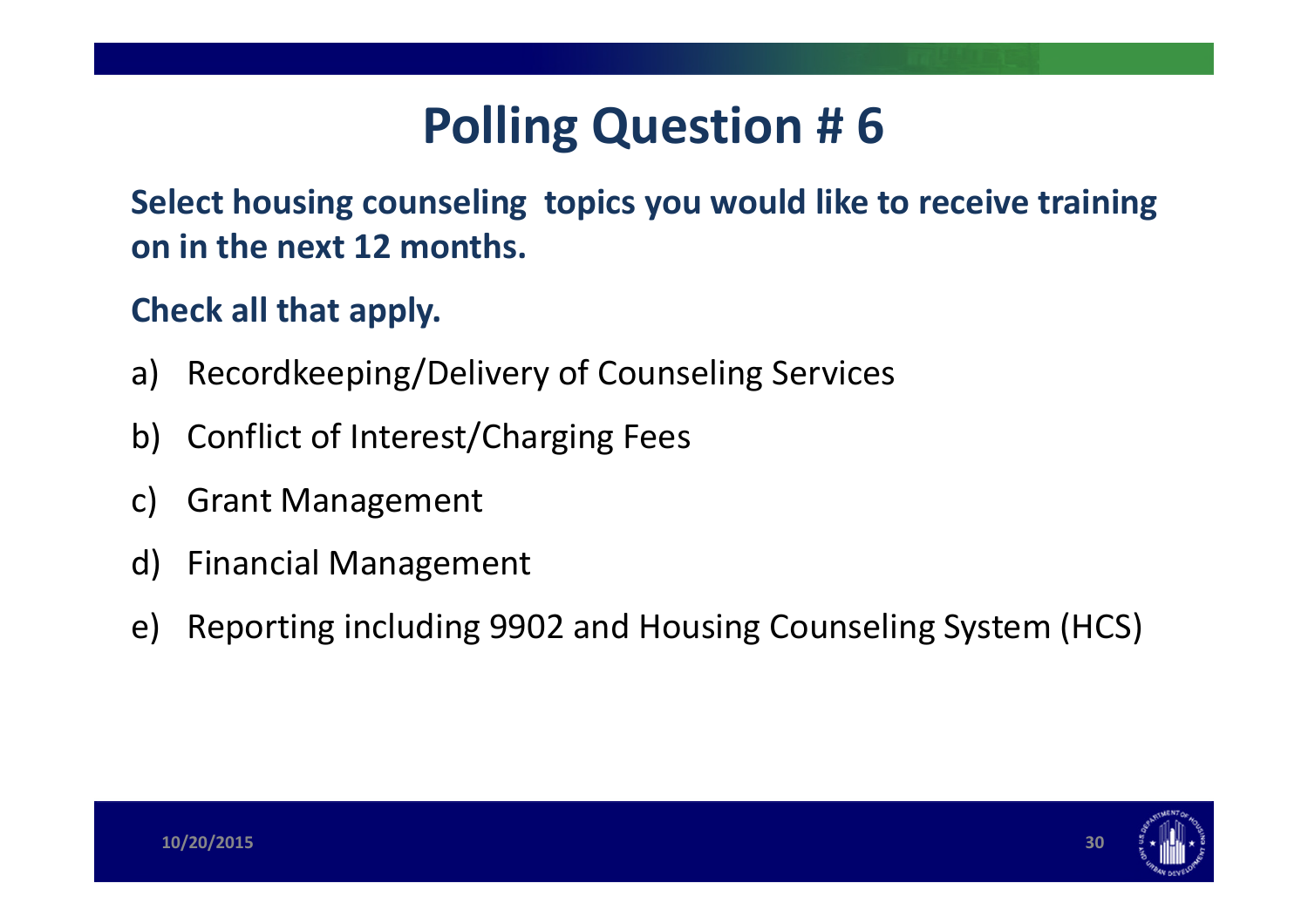### **Discussion Question**

- What housing counseling topics would you want OHC to train on in the next 12 months?
- Is there need for more HECM training?
- Rental Counseling?
- HUD Handbook 7610.1?
- Grant administration?

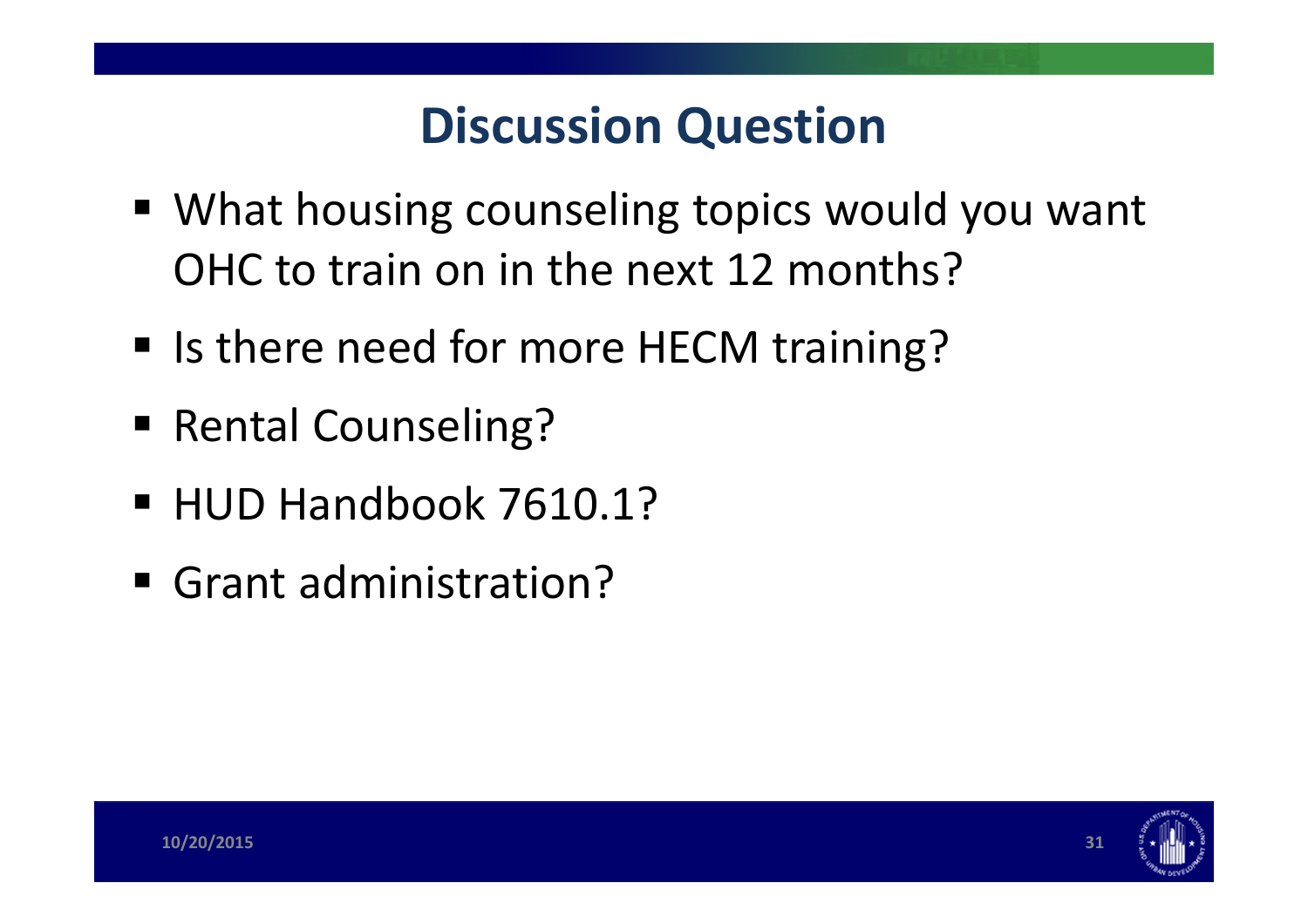### **Discussion Questions**

What other topics would you want training on in the next 12 months from OHC or other offices at HUD?

- **FHA**  $\blacksquare$
- **Fair Housing and Equal Opportunity**  $\blacksquare$
- **Public Housing/Section 8**  $\blacksquare$
- **Community Development Programs** ш
- Data sources
- **Privacy issues**  $\blacksquare$
- Technology
- **Marketing and Outreach**  $\blacksquare$



32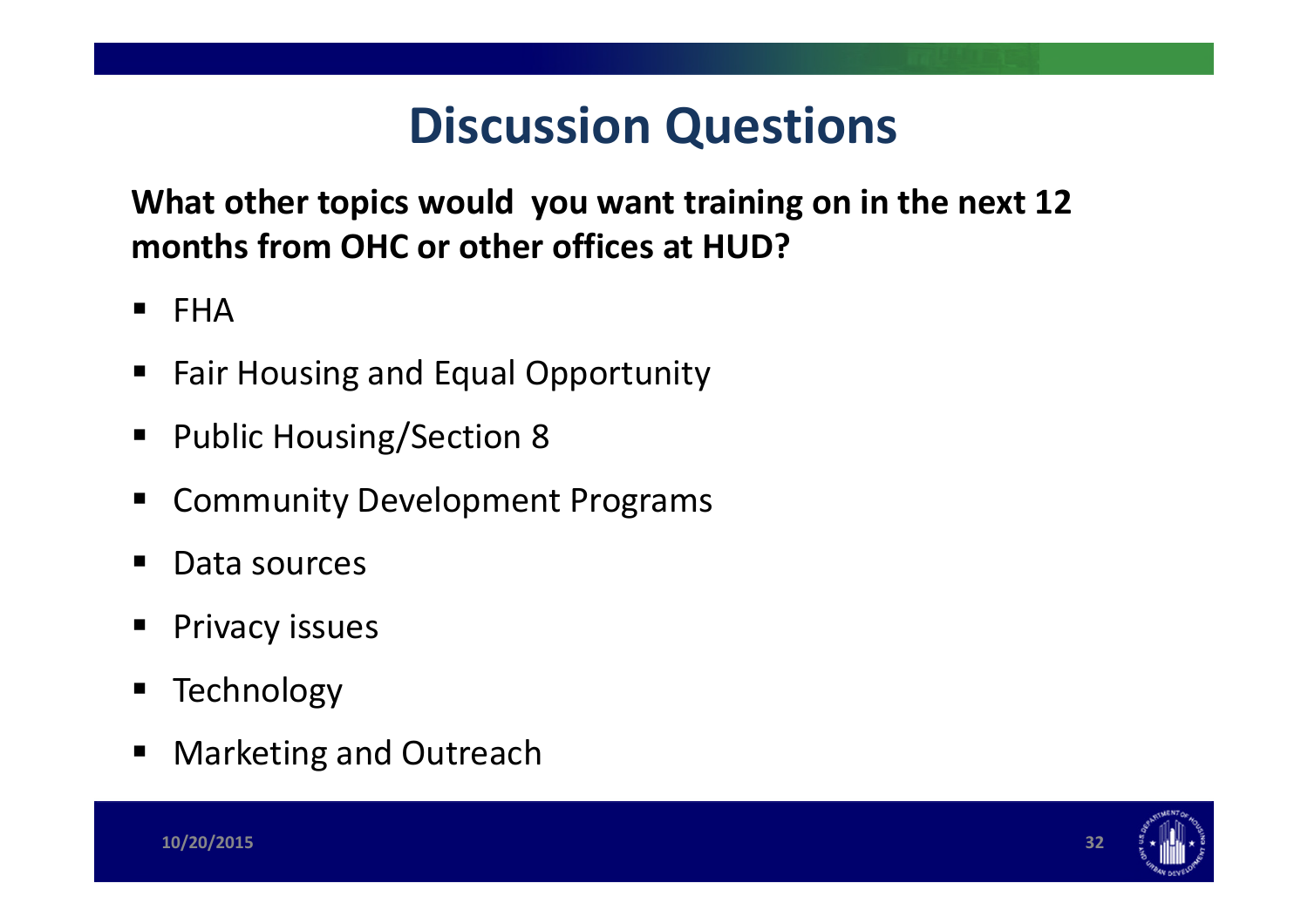#### **Discussion Questions**

#### **OHC has facilitated training from other Government Entities**

- In the past OHC has facilitated training from other entities such as Consumer Financial Protection Board and the Internal Revenue Service.
- Are there any training topics you are interested in with other **Government Entities?**



33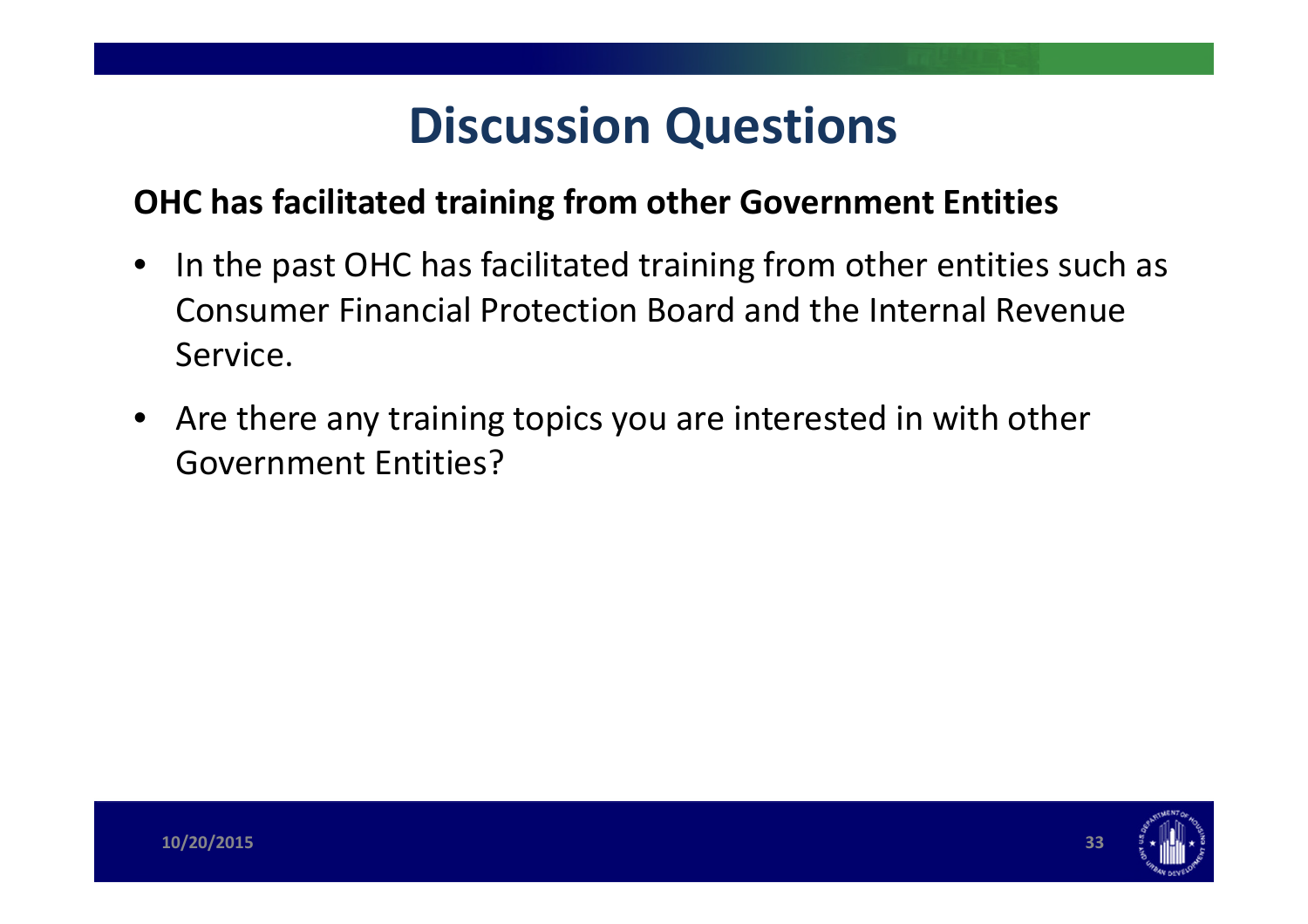

## **Planning Ahead – FY2016 Housing Counseling Program Toolkits Robin Penick Housing Specialist Office of Outreach and Capacity Building**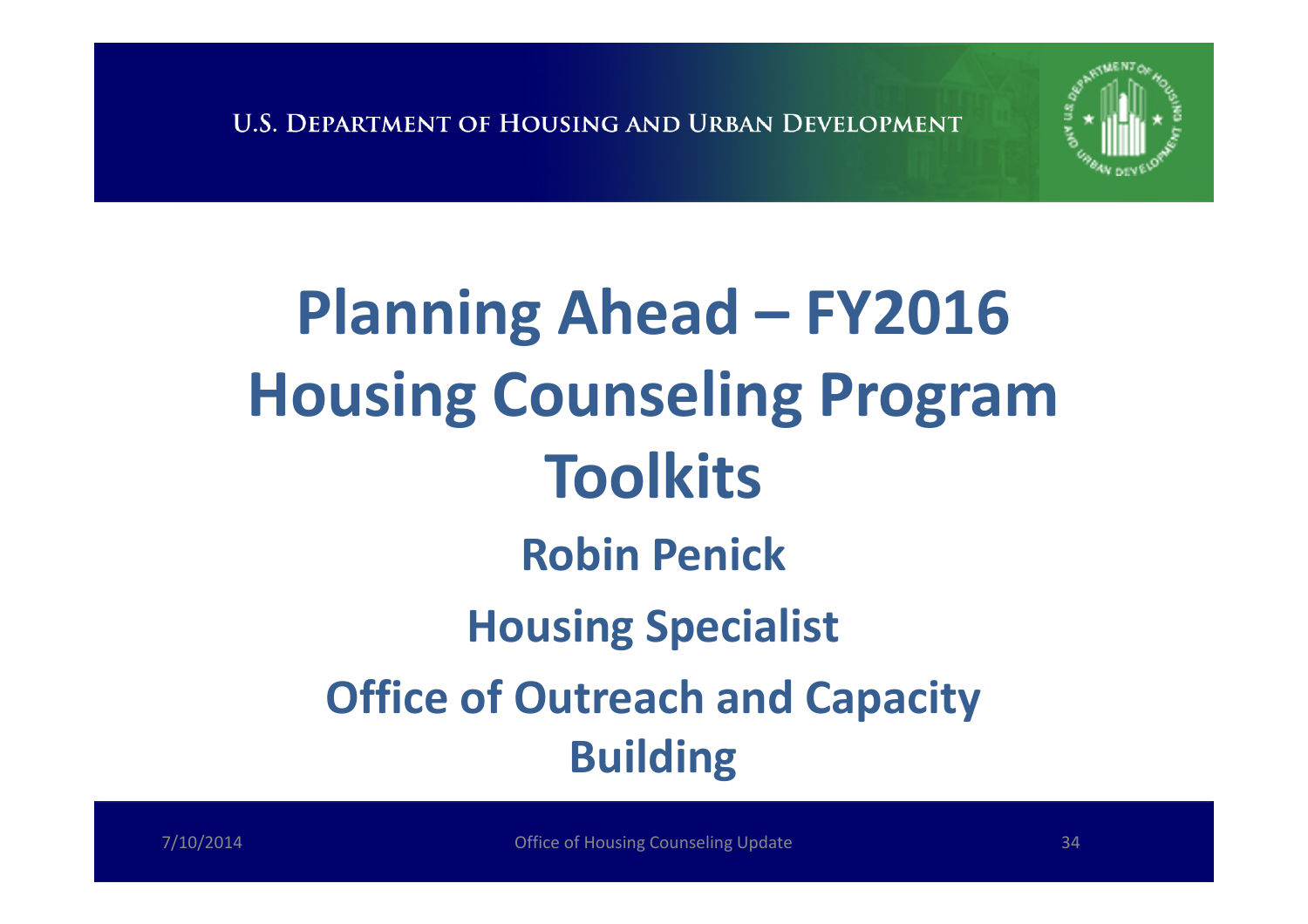## **On-line Training**

- HUD is in the process of developing self-paced on-line training with ICF.
- Topics under consideration include
	- HUD Housing Counseling Program Administration
	- **Approval Process**
	- Monitoring and Performance Reviews



7/10/2014

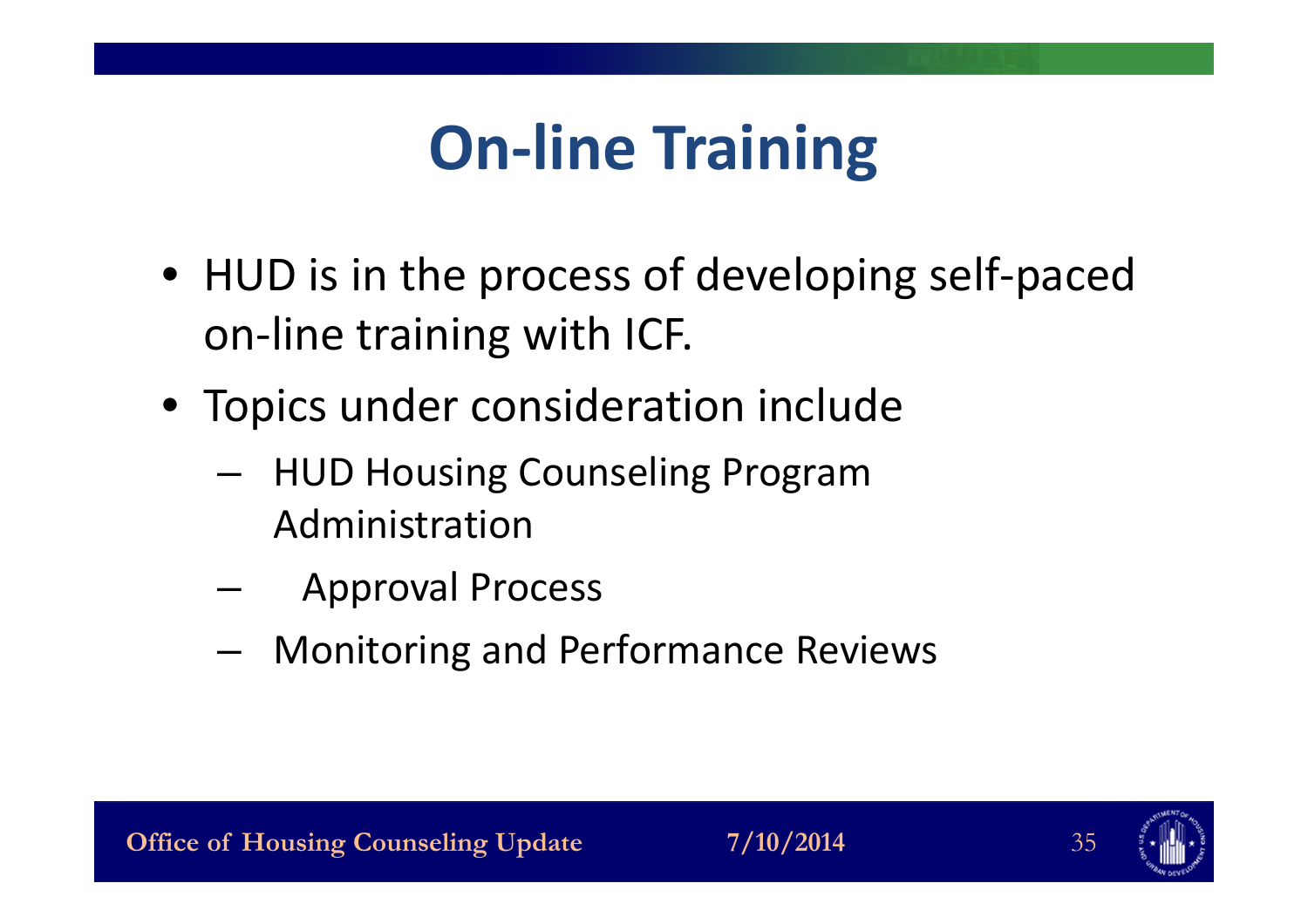## **On-line Training**

- Would you take an on-line HUD OHC training course?
- What features would you like to see available such as certificates, progress monitoring, training completed, etc.
- What topics would you like HUD OHC to offer on-line?



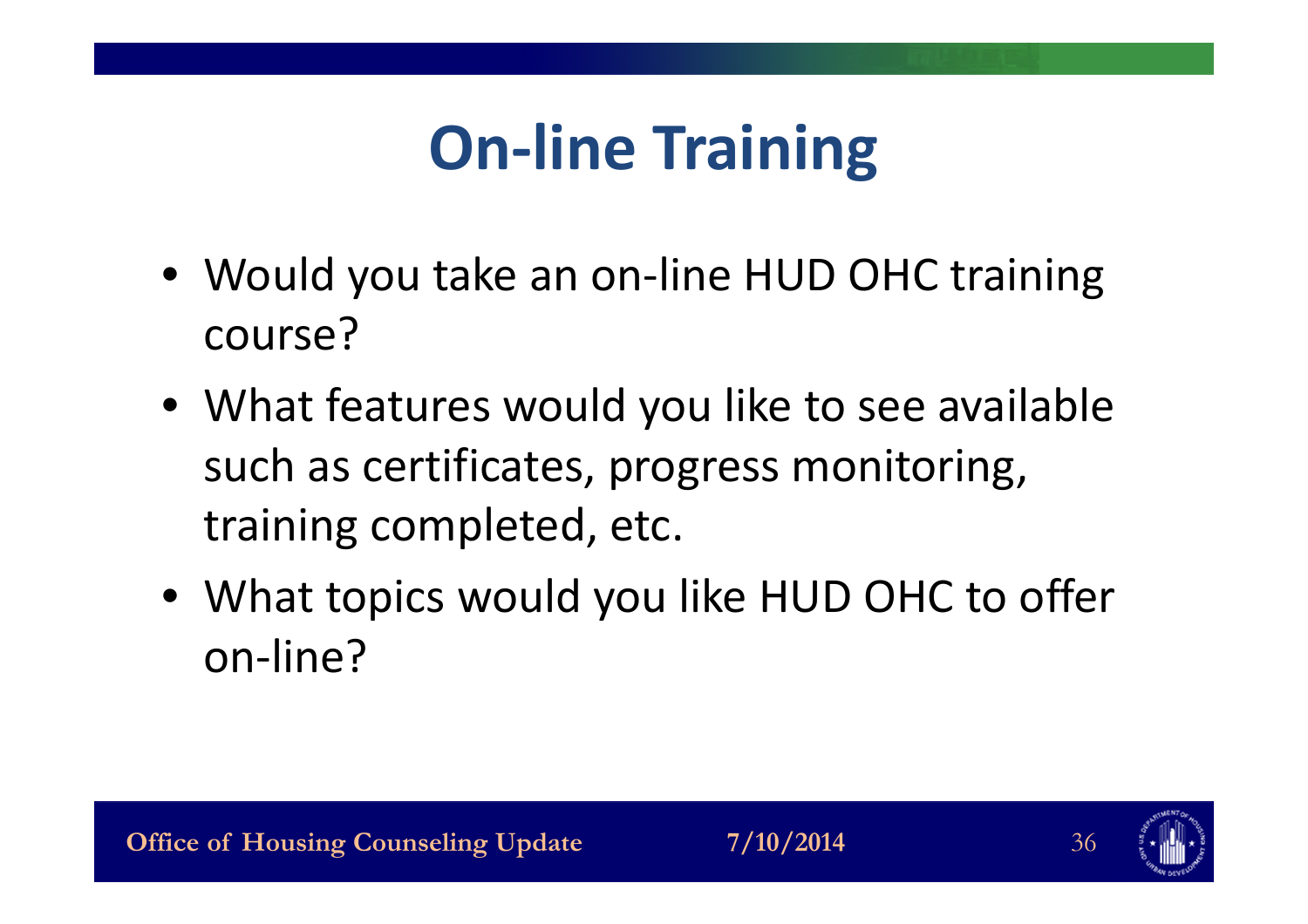### **Toolkits**

OHC is also working with ICF to develop toolkits.

- First set will assist intermediary/SHFAs with networking
- Will also revise existing toolkits currently posted

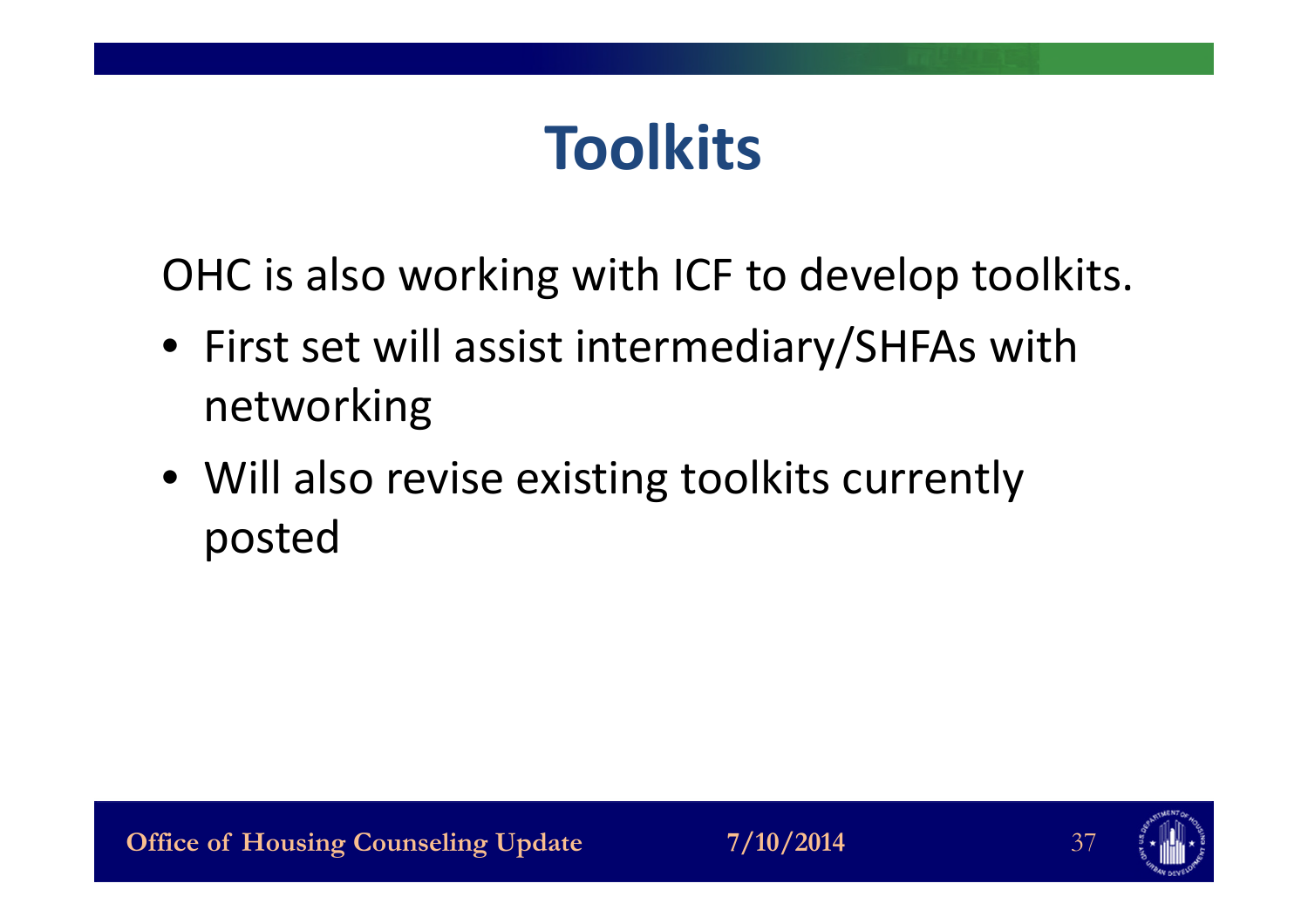### **Toolkits**

- What topics do you suggest would you suggest for toolkits?
- What kinds of best practices information would you like to see in a toolkit?
- Would you be interested in sharing your best practice?



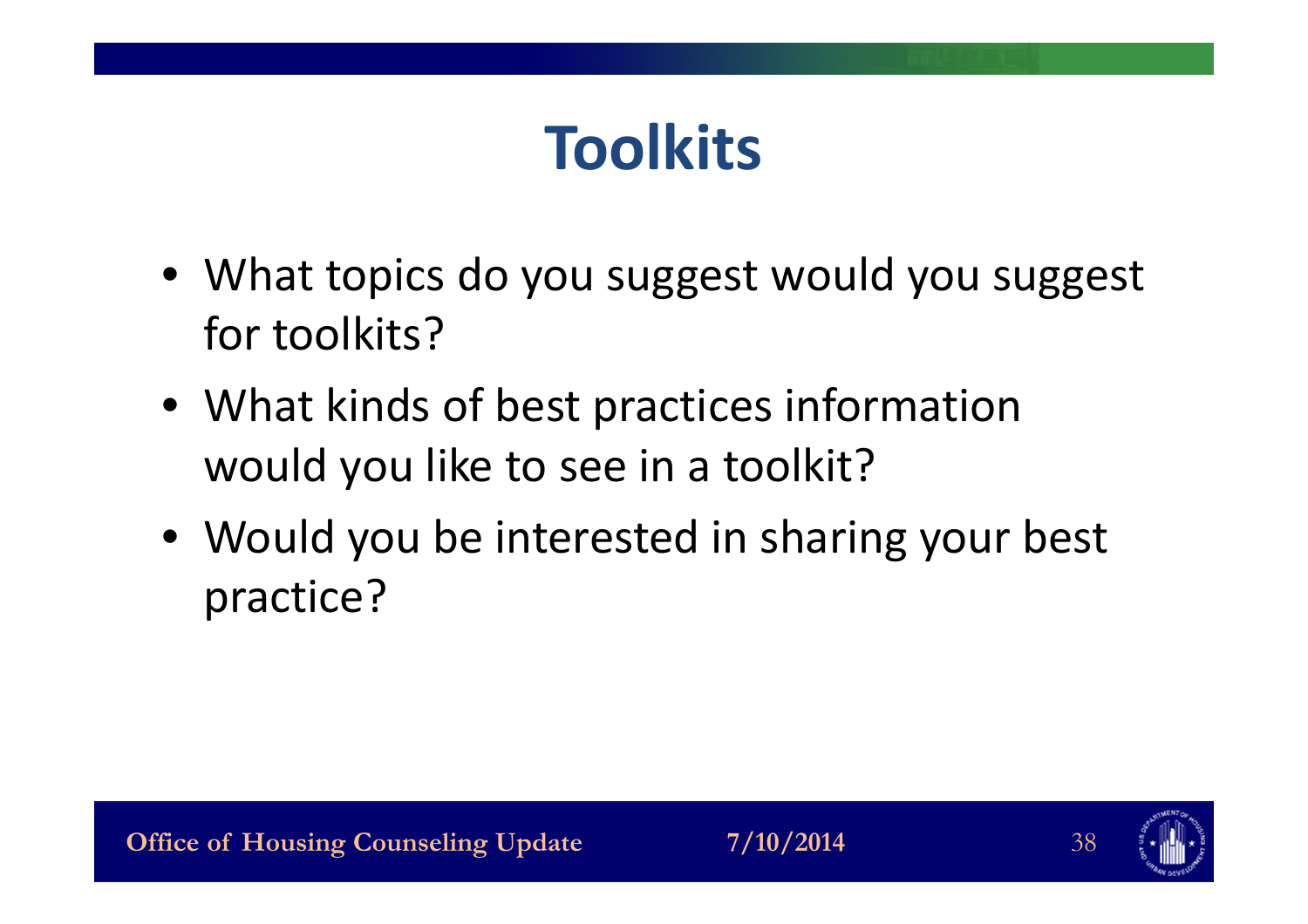## **Conclusion**

### **Lorraine Griscavage-Frisbee**

**Deputy Director** Office of Housing Counseling, **Office of Outreach and Capacity Building** 



39